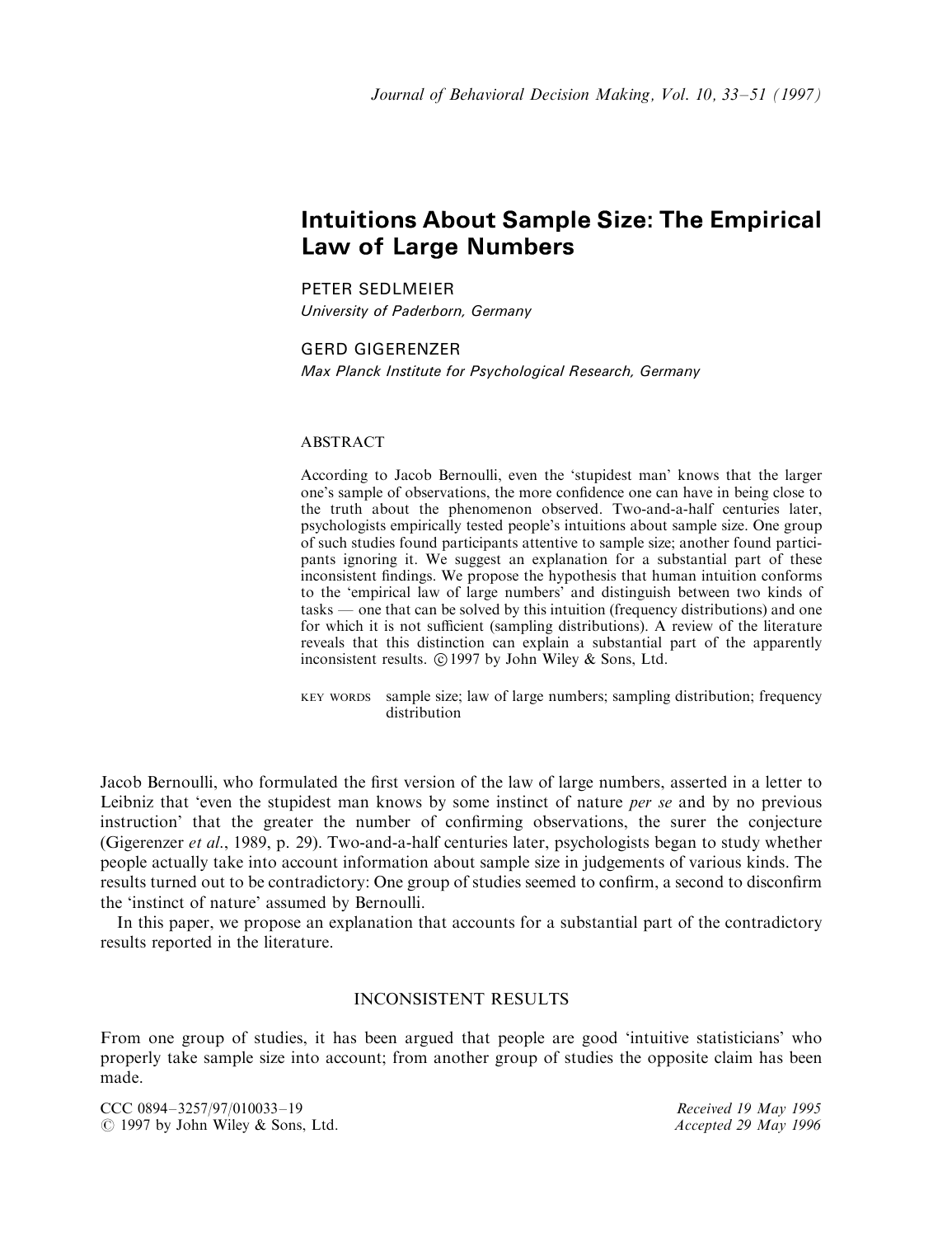#### Sample size is taken into account

Piaget and Inhelder (1975) reported that from age 11 or 12 children show an understanding of the role of sample size in tasks involving simple chance devices. For instance, children had to judge whether, in a simplified Galton board with only two slots (a box divided in two equal parts with a funnel in the top middle), a large sample of balls would be more likely than a small sample to generate a uniform distribution across the slots (i.e. a proportion of  $p = 0.5$ ). Children understood that the large sample was more likely to produce a uniform distribution. Piaget and Inhelder attribute children's attention to sample size to an intuitive understanding of the 'law of large numbers'. Indeed, for Piaget and Inhelder the grasp of the mathematical law of large numbers is the `touchstone' for understanding the notions of `chance' and `probability' (p. 234). In their theoretical framework, this ability is contingent on combinatorial operations (e.g. combination and permutation), which the child acquires at the stage of formal operations.

Peterson and Beach's (1967) review of research on adults' statistical thinking, including the use of sample size, agrees with Piaget and Inhelder's results: `Experiments that have compared human inferences with those of statistical man show that the normative model provides a good first approximation for a psychological theory of inference' (p. 42). In the same vein, Evans and Pollard (1985, pp.68–69) conclude: 'Overall subjects did quite well as intuitive statisticians in that their judgements tended, over the experiments as a whole, to move in the direction required by statistical theory as the levels of Mean Difference, Sample size and Variability were varied'. According to Nisbett (1993, pp. 8±9), people have a `highly generalized, domain-independent, but not purely syntactic' rule system for the 'law of large numbers'. All these authors, and many more (see section 'Beyond Choice Tasks') conclude from their experiments that humans take sample size into account in a broad variety of tasks.

These conclusions confirm what Jacob Bernoulli asserted two-and-a-half centuries ago. However, there is another group of studies that supports a different view.

#### Sample size is not taken into account

In an influential paper, Kahneman and Tversky (1972) came to the conclusion that untutored people generally disregard sample size in situations where it should play a role. For instance, one problem stated that for a period of one year, two hospitals, the larger one having about 45 births per day and the smaller about 15 births per day, recorded the days on which more than 60% of the babies born were boys (given a gender ratio of 50:50). Participants were asked which hospital recorded more such days. The majority of participants did not understand that the smaller hospital was more likely to record more such days. According to Kahneman and Tversky (1972), people ignore sample size because they use a representativeness heuristic. The notion of representativeness, however, has been only loosely defined in this context as the 'similarity of [the proportion or mean] to the corresponding parameter of the population' (p. 437). Kahneman and Tversky's view has been accepted by many (e.g. Bar-Hillel, 1979; Fischhoff, Slovic, and Lichtenstein, 1979; Well, Pollatsek, and Boyce, 1990). As Reagan (1989) summarized it: 'The lesson from "sample size research'' is that people are poorly disposed to appreciate the effect of sample size on sample statistics' (p. 57).

Little is known about why participants sometimes attend to sample size and sometimes not. Kahneman and Tversky (1982), for example, suggested that participants might attend to sample size if particular conditions such as `transparent formulation' and `more extreme sample outcomes' are fulfilled, but possibly for the wrong reasons  $(p. 131)$ . Although several factors that might influence participants' solutions have been discussed, it seems fair to say that so far no good and precise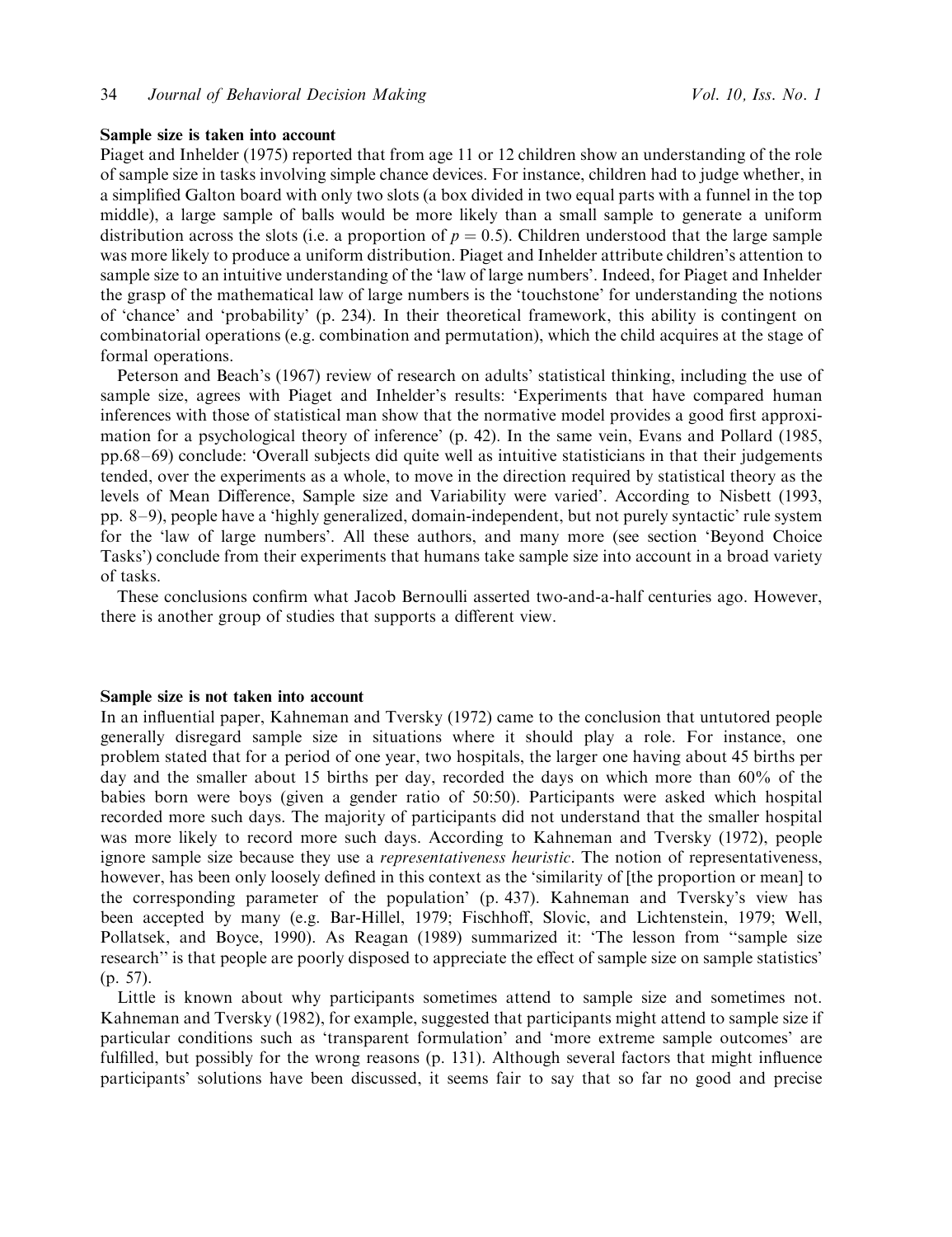explanation has been found for why people sometimes take sample size into account and sometimes do not.

## Why do people sometimes attend to sample size and sometimes not?

In this paper, we propose an explanation for a substantial part of the contradictory results. We shall argue (1) that common intuitions about sample size conform to the *empirical law of large numbers* (a `prehistoric' version of the mathematical law of large numbers, see below), and (2) that this law works only for one group of sample-size problems (which concern frequency distributions) but not for a second type (which concern sampling distributions). If this conjecture is valid, one should find that frequency distribution problems have been typically used by those who reported that people attend to sample size, and sampling distribution problems by those who concluded that people largely ignore sample size.

The empirical law of large numbers is not to be confused with the (mathematical) law of large numbers. The mathematical law of large numbers is about a situation in which the sample size approaches *infinity*, whereas none of the studies reviewed here deals with this situation, but with finite sample sizes. Nevertheless, several researchers have described people's reasoning as following the 'law of large numbers' (if they attend to finite sample sizes) or as violating it (if they do not). Because this misconception is widespread, we clarify in the Appendix what the law of large numbers is, why it does not apply to this research on sample size, and which mathematical results do apply.

# THE EMPIRICAL LAW OF LARGE NUMBERS

What is the 'empirical law of large numbers'? Before the first law of large numbers was formulated by Jacob Bernoulli, there existed a 'prehistoric' version of the law. As Daston (1988, p. 234) observed, `Gerolamo Cardano, Edmund Halley, and the author of the last chapters of the Port Royal Logique, had appealed to the principle that there was an approximate fit between observed frequencies and 'true' probabilities which improved as the number of observations increased'. This intuition — that larger samples generally lead to more accurate estimates of population means — is commonly referred to as the `empirical law of large numbers' (e.g. Freudenthal, 1972) or the `law of averages' (e.g. Freedman et al., 1991). The empirical law of large numbers is a common-sensical intuition and not a mathematical theorem like the (mathematical) law of large numbers. When Bernoulli spoke of an `instinct of nature', he was referring to the empirical law of large numbers as a general human intuition. Note that the empirical law of large numbers says nothing more than that a large sample is better than a small sample for estimating a population parameter.

The hypothesis that common intuitions about sample size can be expressed by the empirical law of large numbers has an important implication. The empirical law of large numbers pertains to the accuracy of estimates derived from *frequency distributions* (as in Piaget and Inhelder's tasks), but by itself is not sufficient to capture the relation between variability and size of samples in *sampling* distributions (as in Kahneman and Tversky's tasks, see below). The empirical law of large numbers therefore leads us to distinguish between two kinds of tasks: (1) frequency distribution tasks, in which participants judge how well a sample mean (a mean of  $\alpha$  frequency distribution) estimates a population mean and (2) *sampling distribution tasks*, in which participants judge the variance of sampling distributions. These two kinds of tasks have rarely been distinguished in research on intuitions about sample size, leading us to derive the prediction that studies reporting attention to sample size used frequency distribution tasks, while those reporting disregard of sample size used sampling distribution tasks.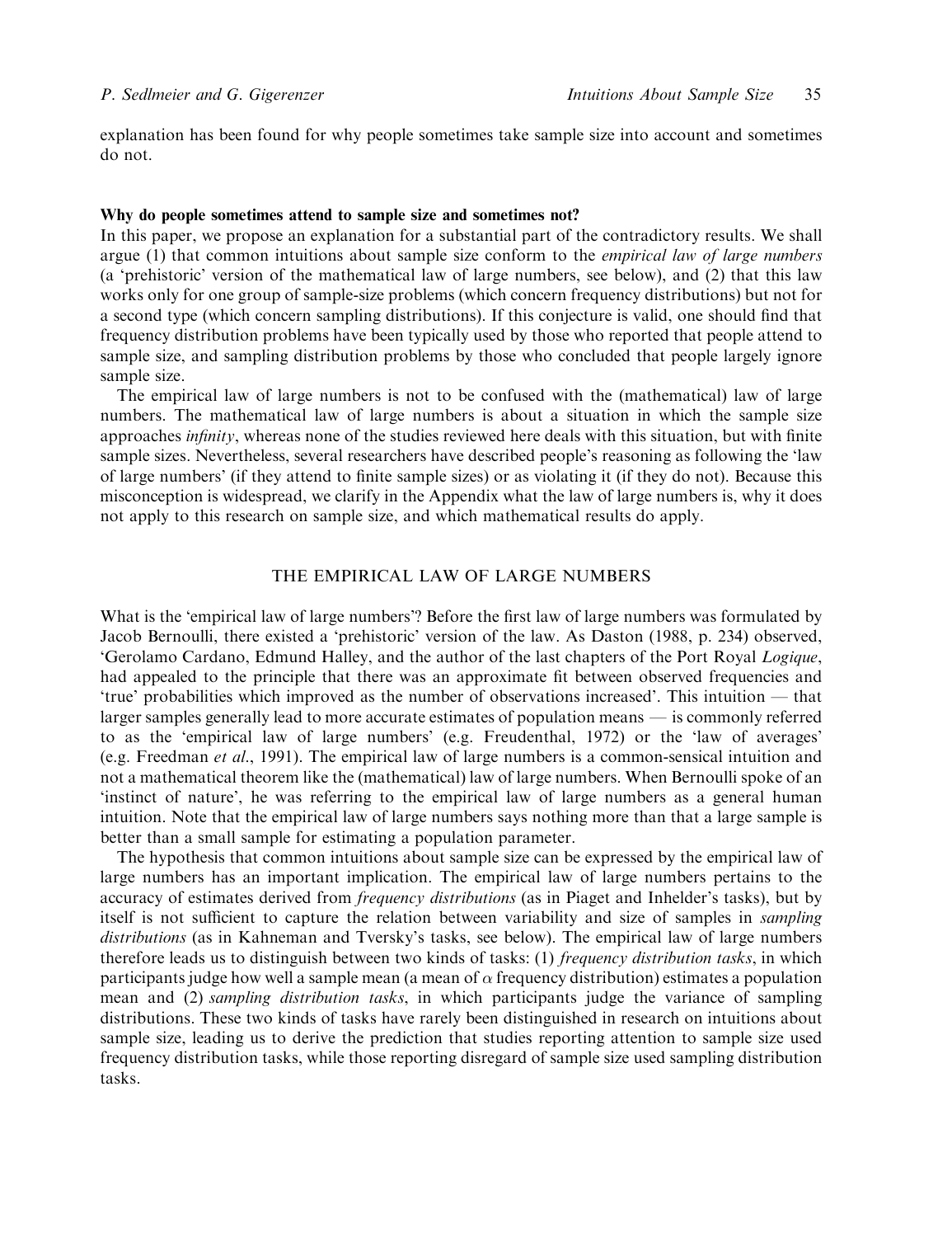# FREQUENCY DISTRIBUTIONS AND SAMPLING DISTRIBUTIONS

A frequency distribution is a distribution of values from one sample. The overall range of values is divided into categories and the number of cases in each category is recorded. An example including a quantitative variable is the frequency distribution of heights in a sample of Italian men, where the categories might be 160 cm, 161 cm, 162 cm, and so on; an example with a qualitative (binary) variable is the distribution of male and female births during one day at a certain hospital.

We will use the term 'sampling distribution' for a distribution of means from independent samples of fixed size, drawn from the same population. A sampling distribution is not about the frequency of observations in different categories but about the frequency (or probability) of *sample means* falling into different categories.<sup>1</sup> The height distribution of 100 randomly sampled Italian men is a frequency distribution; the distribution of height means in repeated random samples of 100 Italian men is a sampling distribution.

The difference between the variance of frequency and sampling distributions is particularly evident in the limiting case in which the sample includes the whole population. In such a case, a frequency distribution will be identical to the population distribution. A sampling distribution, however, will ultimately converge into a distribution concentrated at a single value: all sample means will be identical to the population mean, and the variance of the sampling distribution will be zero.

We will now examine whether the distinction between frequency and sampling distributions can account for a substantial part of the inconsistent results.

# A PROPOSAL TO RESOLVE INCONSISTENT RESULTS

Two kinds of sampling distribution tasks have been used in the literature, one in which participants have to *make a choice* regarding specific parts of a sampling distribution and one in which participants have to *construct* a sampling distribution. We begin by analyzing the 'choice tasks'.

#### Choice tasks

We first consider all the studies of which we are aware that involve sampling distribution tasks and compare the results with participants' performance on analogous frequency distribution tasks. Because directly comparable frequency distribution tasks are rare in the literature, we will later analyze frequency distribution tasks that have no sampling distribution analogues.

An example of a problem that has been formulated both as what we call a sampling distribution task and a frequency distribution task is the `maternity ward' problem (Kahneman and Tversky, 1972, p. 443; the wording of the two following versions is that of Evans and Dusoir, 1977, pp.  $133-134$ :

#### Maternity ward problem

A certain town is served by two hospitals. In the larger hospital about 45 babies are born each day, and in the smaller hospital about 15 babies are born each day. As you know, about 50% of all babies are boys. The exact percentage of baby boys, however, varies from day to day. Sometimes it may be higher than 50%, sometimes lower.

<sup>&</sup>lt;sup>1</sup> Sample means include sample proportions. For instance, one way of calculating the proportion of male births in a sample is to assign boys the value '1' and girls the value '0' and calculate the mean of that frequency distribution (see Freedman et al., 1991, pp.  $275-277$ , for an example).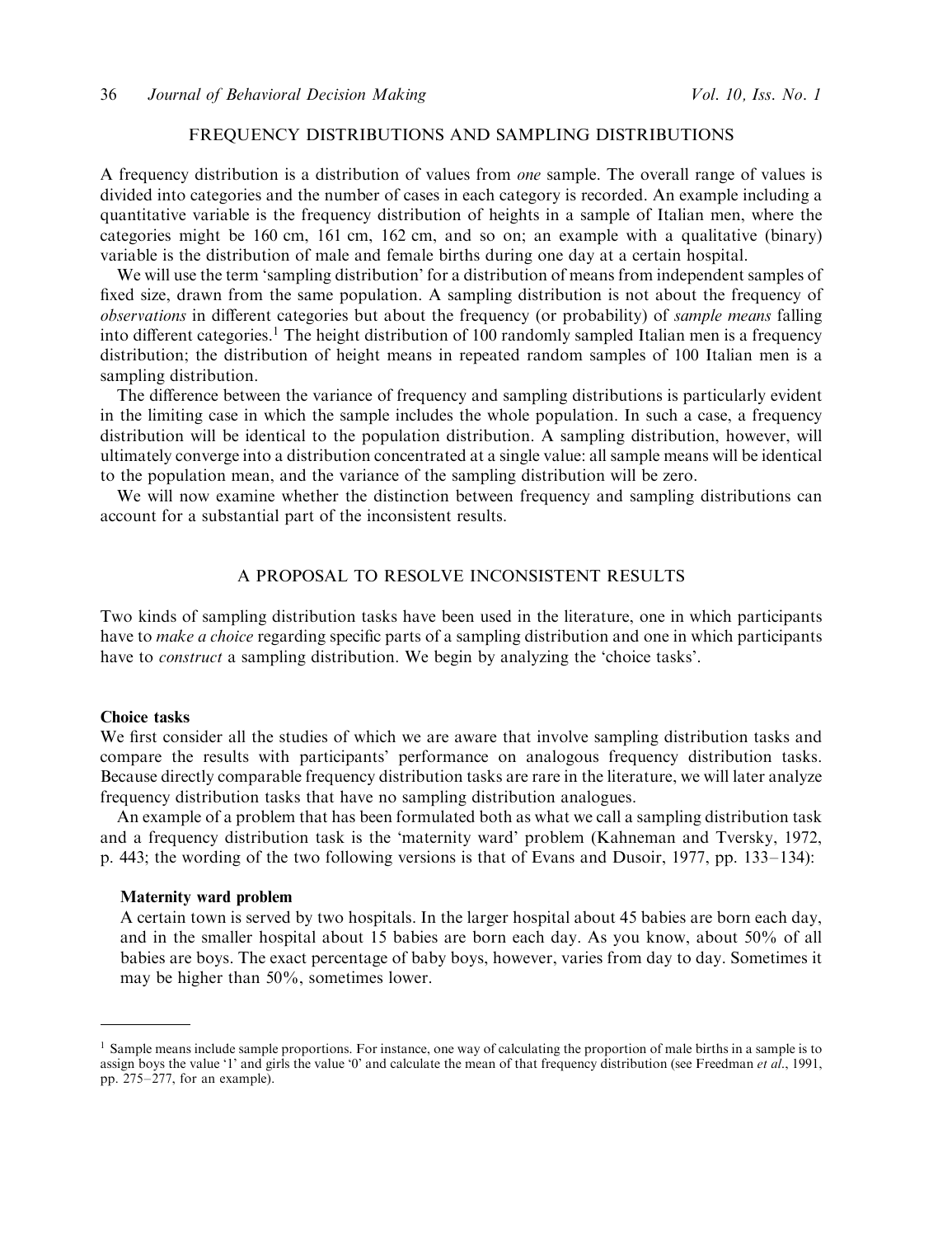# Sampling distribution version

For a period of 1 year, each hospital recorded the days on which more than 60% of the babies born were boys. Which hospital do you think recorded more such days?

# Frequency distribution version

Which hospital do you think is more likely to find on one day that more than  $60\%$  of babies born were boys?

In the sampling distribution version, repeated samples of average sizes  $n = 15$  and  $n = 45$ , respectively are drawn for 365 days (one year). Participants can solve the task if they realize that the variance of the sampling distribution for the smaller hospital is greater than that for the larger hospital. Evans and Dusoir (1977) constructed the frequency distribution version (this is our term, not theirs) in order to 'simplify' the task with respect to '"on one day" as opposed to "most days included in the year"' (p. 134). This reduces the number of samples from 365 to one and the task is now to judge `the probability of the outcome of a single specified trial which constitutes our simplified version' (p. 135). Evans and Dusoir consider the difference as merely one of 'complexity' (p. 135). We argue instead that the second version has all the features of a frequency distribution task and therefore can be solved by the *empirical law of large numbers*, which again states that a proportion from a larger sample is a more accurate estimator of the population proportion than one from a smaller sample. Because the proportion from the larger sample is more likely to be close to the true proportion  $(50\%)$ , a deviation from the true proportion by  $10\%$  or more ('more than  $60\%$ ') would be more likely to be found in the smaller sample. The empirical law of large numbers, however, cannot be applied to the sampling distribution version, because it is not explicit about how the variance of the distribution of the proportions depends on sample size.

A second example of a problem that has been formulated both as a frequency and a sampling distribution task is the 'post office problem' (Well, Pollatsek, and Boyce, 1990, p. 297, 'tail version' and `accuracy version'):

# Post office problem

When they turn 18, American males must register for the draft at a local post office. In addition to other information, the height of each male is obtained. The national average height of 18-year-old males is 5 feet, 9 inches.

### Sampling distribution version

Every day for one year, 25 men registered at post office A and 100 men registered at post office B. At the end of each day, a clerk at each post office computed and recorded the average height of the men who had registered there that day.

Which would you expect to be true? (circle one)

- 1. The number of days on which the average height was 6 feet or more was greater for post office A than post office B.
- 2. The number of days on which the average height was 6 feet or more was greater for post office B than for post office A.
- 3. There is no reason to expect that the number of days on which the average height was 6 feet or more was greater for one post office than for the other.

### Frequency distribution version

Yesterday, 25 men registered at post office A and  $100$  men registered at post office B. At the end of the day, a clerk at each post office computed and recorded the average height of the men who registered there that day.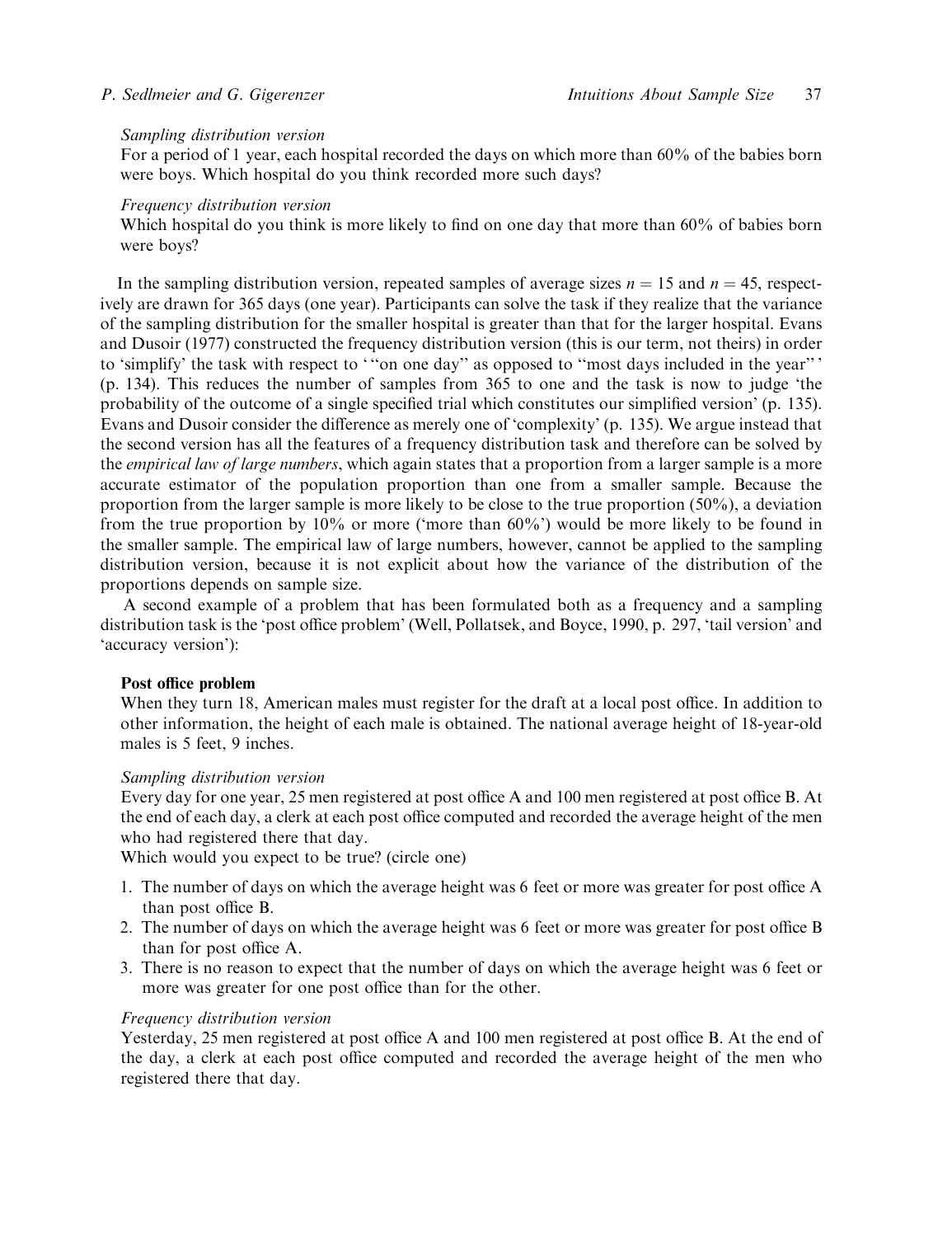Which would you expect to be true? (circle one)

- 1. The average height at post office A was closer to the national average than was the average height at post office B.
- 2. The average height at post office B was closer to the national average than was the average height at post office A.
- 3. There is no reason to think that the average height was closer to the national average at one post office than at the other.

In the sampling distribution version, repeated samples of sizes  $n = 25$  and  $n = 100$ , respectively, are drawn for 365 days (one year). Participants can solve the task if they realize that the variance of the sampling distribution for post office A is greater than that for post office B. In the frequency distribution version, only one sample per post office is taken. Well, Pollatsek, and Boyce (1990) draw the same distinction between frequency and sampling distributions as we do (which they call distribution of scores and distributions of averages, respectively) but conclude that the distinction does not explain their results. They used, as did Evans and Dusoir, several other versions of the problem, which we have included in our analysis in Exhibit 1. We will now analyze the entire body of evidence available on participants' performance in choice tasks.

#### Evidence

The vast majority of studies employing sampling distribution tasks have two characteristic features:  $(1)$  a choice task (as opposed to an estimation or confidence task) with  $(2)$  three choices involving two sample sizes. In most cases these three response alternatives were explicitly stated as 'larger sample', 'smaller sample', and 'no difference'; in others they were embedded as in the post office problem. We will consider two-alternative forced-choice tasks and studies using other dependent variables later because these cannot be directly compared to the three-alternative tasks described above. We have found 35 studies (in eight articles) that satisfy these two criteria. Most of the studies investigated whether some factor would facilitate the use of sample-size information, such as the ratio of sample sizes (e.g. '1,000 versus 5' births instead of '45 versus 15' births). We determined the unit of a 'study' as follows: If, within an article, one problem (such as the maternity ward problem) was given to two (or more) independent groups of participants, the results of each group were coded as a separate `study'. If one group of participants worked on more than one frequency distribution task (or sampling distribution task), then we counted these problems as one study, and the result reported in Exhibit 1 is the weighed average across these problems. If participants had to work on both frequency and sampling distribution tasks, then the results were coded as two separate studies. Exhibit 1 divides the studio into sampling distribution tasks and frequency distribution tasks.

The results are shown in the form of a stem-and-leaf display. The display shows the percentage of participants who made the correct choices for frequency distribution tasks (left side) and sampling distribution tasks (right side). The `stem' (the central, vertical part of Exhibit 1) represents the ten's place and the `leaves' represent the one's place of the percentage of correct choices. For sampling distribution tasks, the percentage of correct choices ranges between 7% and 59% while for frequency distribution tasks, the range is from 56% to 87%. The medians are 33% and 76%, respectively, and there is almost no overlap between the two distributions of percentages. Note that the median of correct answers for the sampling distribution tasks is exactly what one would expect by chance, that is, if participants had randomly picked one of the three alternatives. Exhibit 1 shows that there is an explanation for the apparently contradictory result that people sometimes do take sample size into account and sometimes do not. The distinction between sampling distribution tasks and frequency distribution tasks account for most of the differences within this group of studies.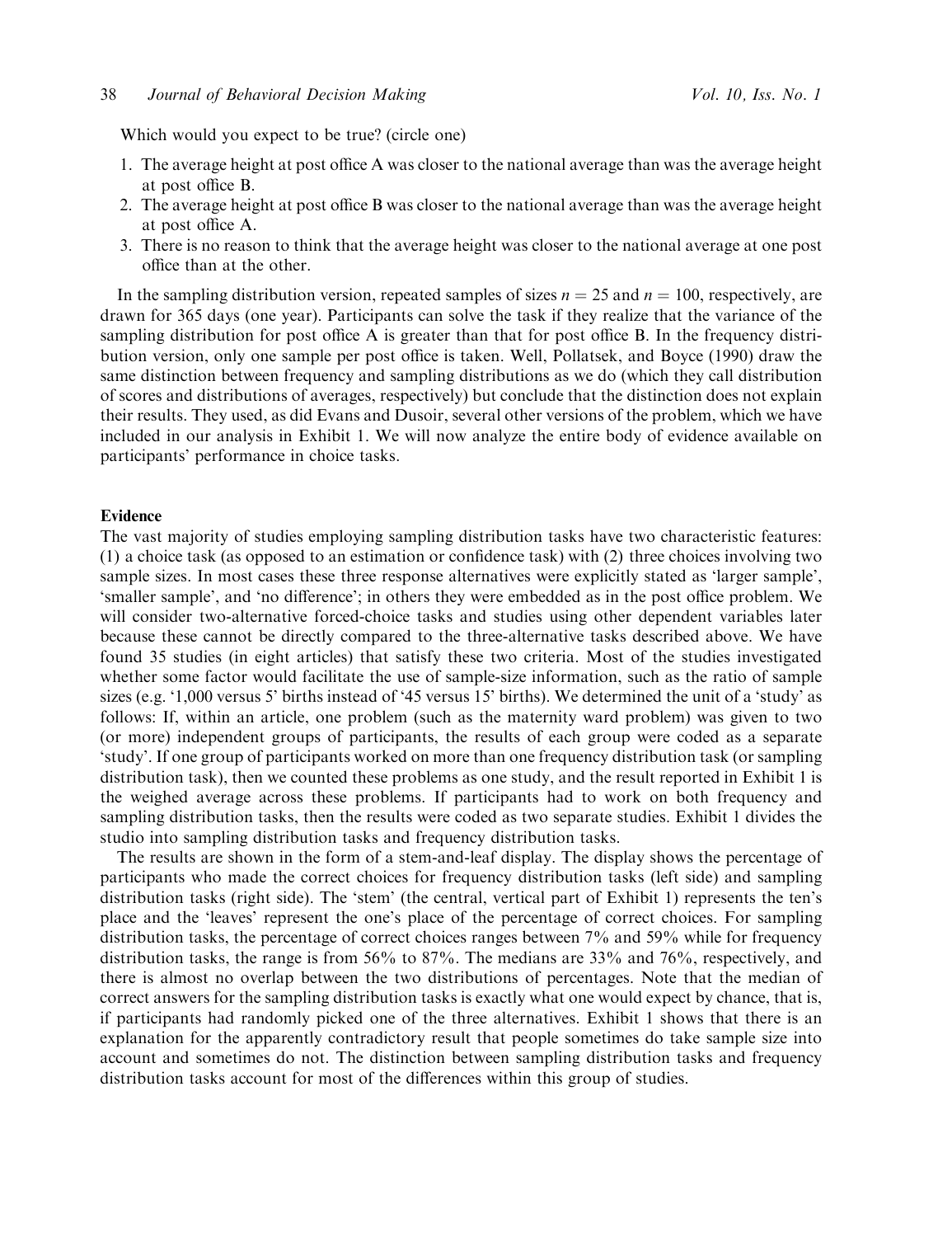Exhibit 1. Stem-and-leaf display of percentages of participants taking sample size into account in multiple-choice studies. Results are shown separately for frequency distribution tasks (left leaves,  $N = 6$  studies) and sampling distribution tasks (right leaves,  $N = 29$  studies). The stem represents the ten's place, and the leaves represent the one's place. For instance, the top row of the diagram  $\{0, 7, 8\}$  represents two studies (sampling distribution tasks) where 7% and 8% of participants took sample size into account. Studies are taken from the following sources: Bar-Hillel (1979, 1982); Kahneman and Tversky (1972); Murray, Iding, Farris, and Revlin (1987); Reagan (1989); Sedlmeier (1994); Swieringa, Gibbins, Larsson, and Sweeney (1976); and Well et al., (1990). See text for further explanation

Note that none of the studies reported in Exhibit 1 was designed for the analysis we have made except the study by Sedlmeier (1994). Interestingly, the results of the latter study (32% and 75% correct choices for the sampling and the frequency distribution tasks, respectively) match the medians for all studies  $(33\%$  and  $76\%)$ . A few studies were not included in Exhibit 1 because they differed from the others in two respects. First, in one article (Jones and Harris, 1982, Experiments I and II), three sample sizes had to be compared. There were two choice problems, one a frequency distribution task (`Question 1') and the other a sampling distribution task (`Question 2'). No dierence in performance was found between the two tasks, which is inconsistent with our hypothesis. However, in a second frequency distribution task (a simple Galton board, see Exhibit 2), 94% of the participants took sample size into account. The main result was that if participants had 'hands-on' experience with the Galton board prior to working on the two other tasks, then the proportion of correct answers in these tasks approximately doubled.

Second, a few other studies used only two response categories. As Reagan (1989) demonstrated, if the `same' response category is eliminated and participants are forced to choose either the `smaller sample' or 'larger sample' response, then the proportion of correct choices increases considerably (by over 30 percentage points). For this reason, results from studies without the `same' category cannot be directly compared to those in Exhibit 1. But frequency and sampling distribution tasks that both use only two response categories each can be directly compared. Evans and Dusoir (1977) report 55% and 70% correct answers for their sampling distribution tasks (as mentioned previously, this is our term, not theirs) and  $85\%$  and  $85\%$  for their frequency distribution tasks. This difference between frequency and sampling distribution tasks is smaller than the median difference in Exhibit 1, but points in the same direction ( $\phi = 0.26$ ,  $p = 0.02$ , combined).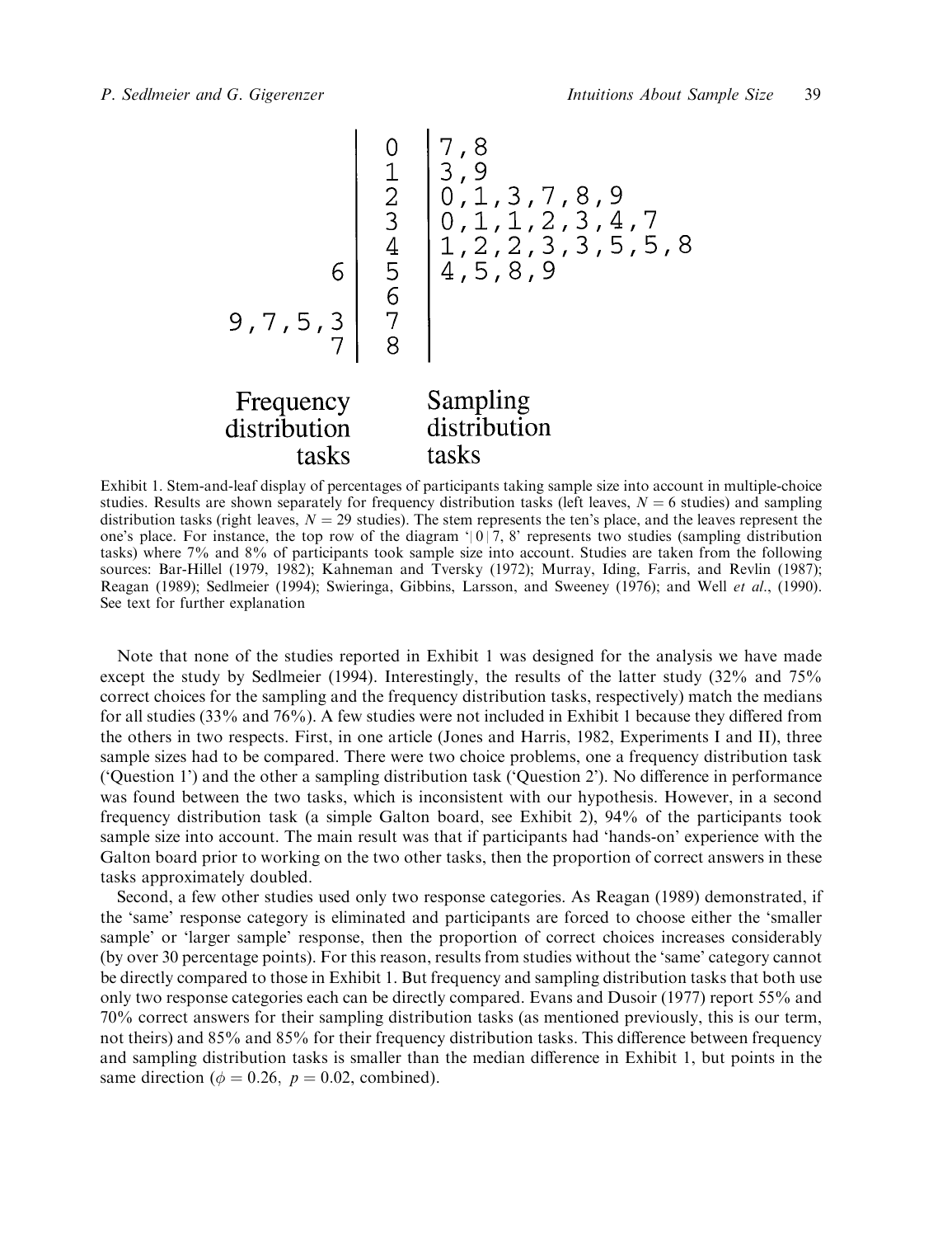To summarize, the studies we have analyzed were heterogeneous in the sense that they employed a broad range of variables that did or did not influence the use of sample size. Despite this heterogeneity, the distinction between frequency and sampling distribution tasks was shown to be a strong predictor of participants' use of sample-size information.

# Beyond choice tasks

Exhibit 1 contains only a few frequency distribution tasks because these tasks often involved dependent variables other than choice, such as confidence judgements about the accuracy of means of differently sized samples, quantitative estimates of population means given two samples of different size, and open-ended answers, to name a few. We have analyzed all studies known to us that use frequency distribution tasks in which (1) sample size was the only independent variable or, if there were several independent variables, they were systematically varied with sample size,<sup>2</sup> and (2) the assumptions underlying three well-known mathematical results that justify the superiority of larger samples (variance of means, Chebychev's inequality, and central limit theorem — see Appendix) were satisfied. The key assumption is that random variables  $-$  such as 'height' or 'gender'  $-$  are independently and identically distributed. <sup>3</sup> Exhibit 2 shows 17 articles representing 35 studies (not counting Piaget and Inhelder's single-case studies), where a 'study' is defined as in Exhibit 1. Exhibit 2 summarizes the kind of task, the measure, and the results in each study.

Do the results concerning the use of sample-size information in frequency distribution tasks reported in Exhibit 1 hold up in Exhibit 2? The 17 articles report a broad variety of dependent measures and experimental conditions. We do not see any way to compare these studies directly as in Exhibit 1, but it is useful to look at the general magnitude of the effect on performance due to the experimental variation of sample size. We calculated the effect sizes r, q, and  $\eta$  when the necessary information was given (Exhibit 2). The measure  $r$  expresses effect size as a Pearson correlation coefficient, the measure  $\eta$  can be treated as r for practical purposes, and  $q$  is the difference between Fisher z transformed correlations (Cohen, 1988; Rosenthal and Rosnow, 1991). Cohen's conventions for what constitutes a small, medium, or large effect size are identical for the three measures. The median effect size obtained in these studies (one per study) by varying sample size is 0.43, a medium to large effect by Cohen's standards. In only 4 out of 35 studies was sample size largely neglected (Evans and Dusoir, 1977, Experiment 1; Jones and Harris, 1982, Question 4 in Experiment 1; Jepson, Krantz and Nisbett, 1983, Study 1; Evans and Pollard, 1985, Experiment 2).

With few exceptions, the studies in Exhibit 2 show that participants generally take sample size into account in frequency distribution tasks. There is no simple, quantitative way to compare the amount of use of sample-size information in Exhibit 2 and Exhibit 1. In Exhibit 2 the effect size found in a

<sup>&</sup>lt;sup>2</sup> Studies that varied sample size unsystematically with other independent variables, such as proportion and population size, and thus did not allow us to disentangle the effect of sample size from that of other variables, were not included. For instance, Evans and Dusoir (1977, Experiment 1) used two conditions in which sample size and proportion were simultaneously but not systematically varied, making it impossible to disentangle the effect of sample size from the effect of proportion. These two conditions are not included in Exhibit 2, but the condition in which proportion was kept constant and sample size varied is included. By the same token, studies in which participants were *taught* to use sample-size inform

<sup>&</sup>lt;sup>3</sup> Studies included in Exhibit 2 fulfill, at least approximately, the following criteria: (1) Samples (of different sizes) were drawn randomly from the same population. (2) The sources of information for samples to be compared were the same (e.g. problems where the small sample stemmed from 'personal experience' and the large sample came from 'statistical information' were not included in Exhibit 2). (3) The dependent measure did not differ for different samples (e.g. problems in which several letters of recommendations were compared to one job interview were not included in Exhibit 2). (4) The expected value of the random variables does not change over time. If it could not be clearly determined whether or not a particular criterion had been met, that criterion was treated as if fulfilled. If participants worked on more than one problem, then only the results from problems meeting the criteria were reported. All studies reported in Exhibit 1 fulfill these criteria.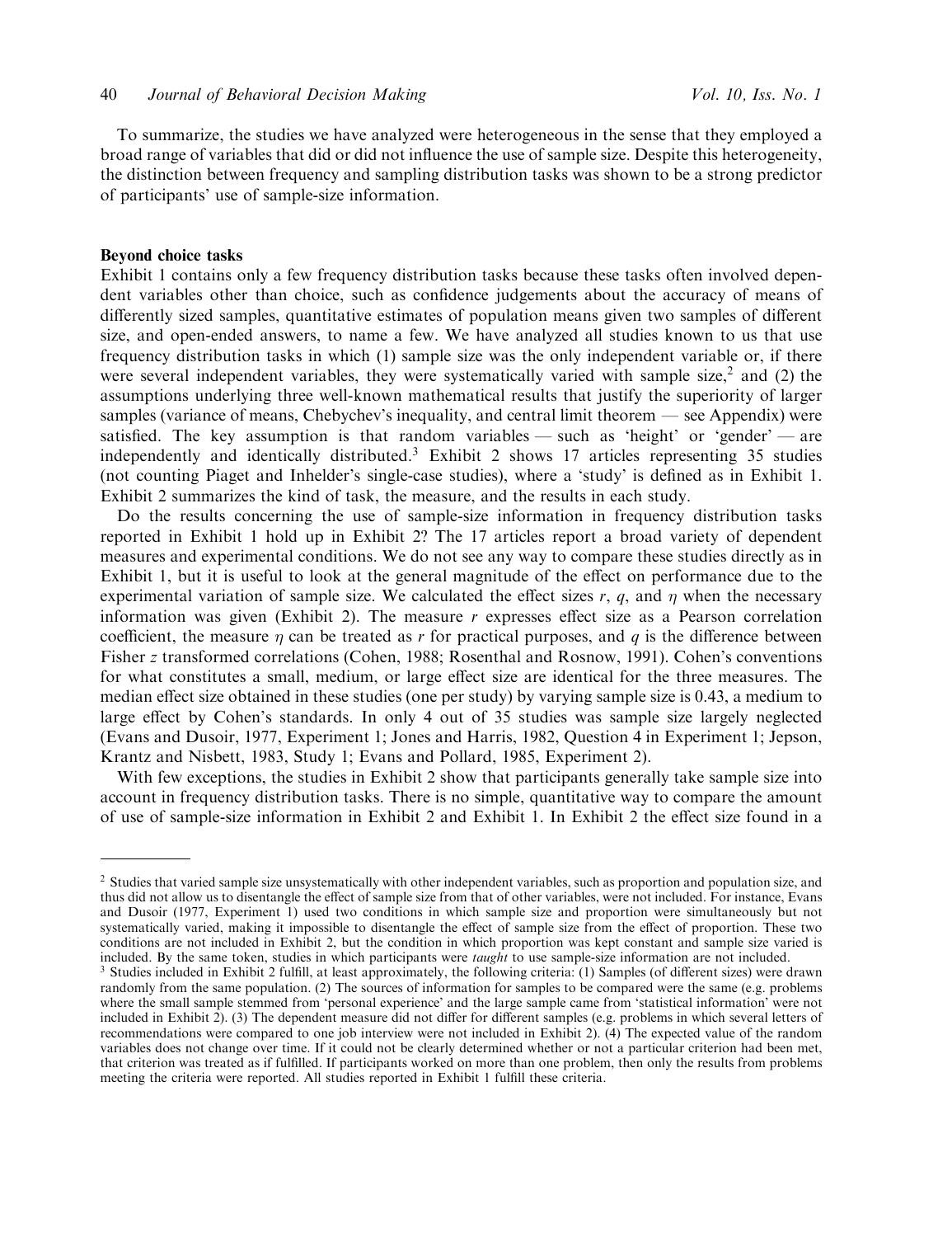| Authors [numbers of studies]                                | Kind of task                                                   | Measure                                                                            | General results (effect sizes) <sup>a</sup>                                                                                                                                                                                                             |
|-------------------------------------------------------------|----------------------------------------------------------------|------------------------------------------------------------------------------------|---------------------------------------------------------------------------------------------------------------------------------------------------------------------------------------------------------------------------------------------------------|
| Piaget and Inhelder (1975)<br>[several single-case studies] | Various chance<br>devices                                      | Open-ended answers                                                                 | Sample size generally taken into account from age 11                                                                                                                                                                                                    |
| Irwin, Smith and<br>Mayfield (1956) [3]                     | Chance device<br>(cards)                                       | Confidence in estimation                                                           | Always (18 comparisons in Experiment 1 and 6<br>comparisons in Experiments 2) higher confidence<br>for judgment using larger sample                                                                                                                     |
| DuCharme and Peterson<br>$(1969)$ [1]                       | Chance device<br>(poker chips)                                 | Confidence in estimation                                                           | Confidence ('credible intervals') increases monotonically<br>with increasing sample size                                                                                                                                                                |
| Levin (1974a, Experiment 2) [2] Mean IQs                    |                                                                | Estimates of population IQ                                                         | Means from larger samples had more influence on<br>population estimates ( $\eta = 0.51$ and $\eta = 0.53$ for first<br>study, $\eta = 0.55$ and $\eta = 0.38$ for second study)                                                                         |
| Levin (1974b) [2]                                           | Price information<br>from grocery<br>stores                    | Preference rating of stores                                                        | Larger samples (of price information) had more influence<br>on preference. Effect sizes cannot be calculated for first<br>study; $r = 0.28$ and $r = 0.66$ for second study                                                                             |
| Beach et al. (1974, Study 2) [1]                            | Chance device<br>(cards)                                       | Confidence in estimation                                                           | Larger confidence for proportion from larger sample<br>$(r = 0.22)$                                                                                                                                                                                     |
| Levin $(1975,$ Experiment 3) [1]                            | Price information<br>from grocery stores                       | Preference rating of stores                                                        | Larger sample (of price information) had more influence<br>on preference. Effect size cannot be calculated.                                                                                                                                             |
| Evans and Dusoir<br>(1977, Experiment 1) [1]                | Chance device (text)<br>problem about coin<br>tossing)         | Decision about which<br>experiment provides better<br>evidence that coin is biased | 15 out of 48 subjects took sample size into account in<br>more than 20 out of 24 problems, 22 subjects ignored<br>sample size for more than 20 out of 24 problems, and<br>11 subjects were inconsistent                                                 |
| Evans and Pollard<br>(1982, PAIRS task) [3]                 | Chance device (coin<br>tosses simulated on<br>computer screen) | Decision about which<br>experiment provides better<br>evidence that coin is biased | If proportion was constant (condition PCSV), sample<br>size was taken into account $(66\%, 81\%$ and $65\%$ correct<br>solutions)                                                                                                                       |
| Jones and Harris $(1982)^b$ [2]                             | Chance devices<br>(Galton board and<br>counters)               | Open-ended answer and<br>preference judgment                                       | 94% of subjects (in two experiments) stated that in the<br>Galton board the larger the sample the closer the<br>proportion to the expected value. Only 22% of subjects<br>showed sensitivity to sample size in the counters problem<br>(one experiment) |

Exhibit 2. The use of sample size in frequency distribution tasks (studies not included in Exhibit 1). Numbers in brackets represent the number of `studies' per article.

(Table continues on next page)

Intuitions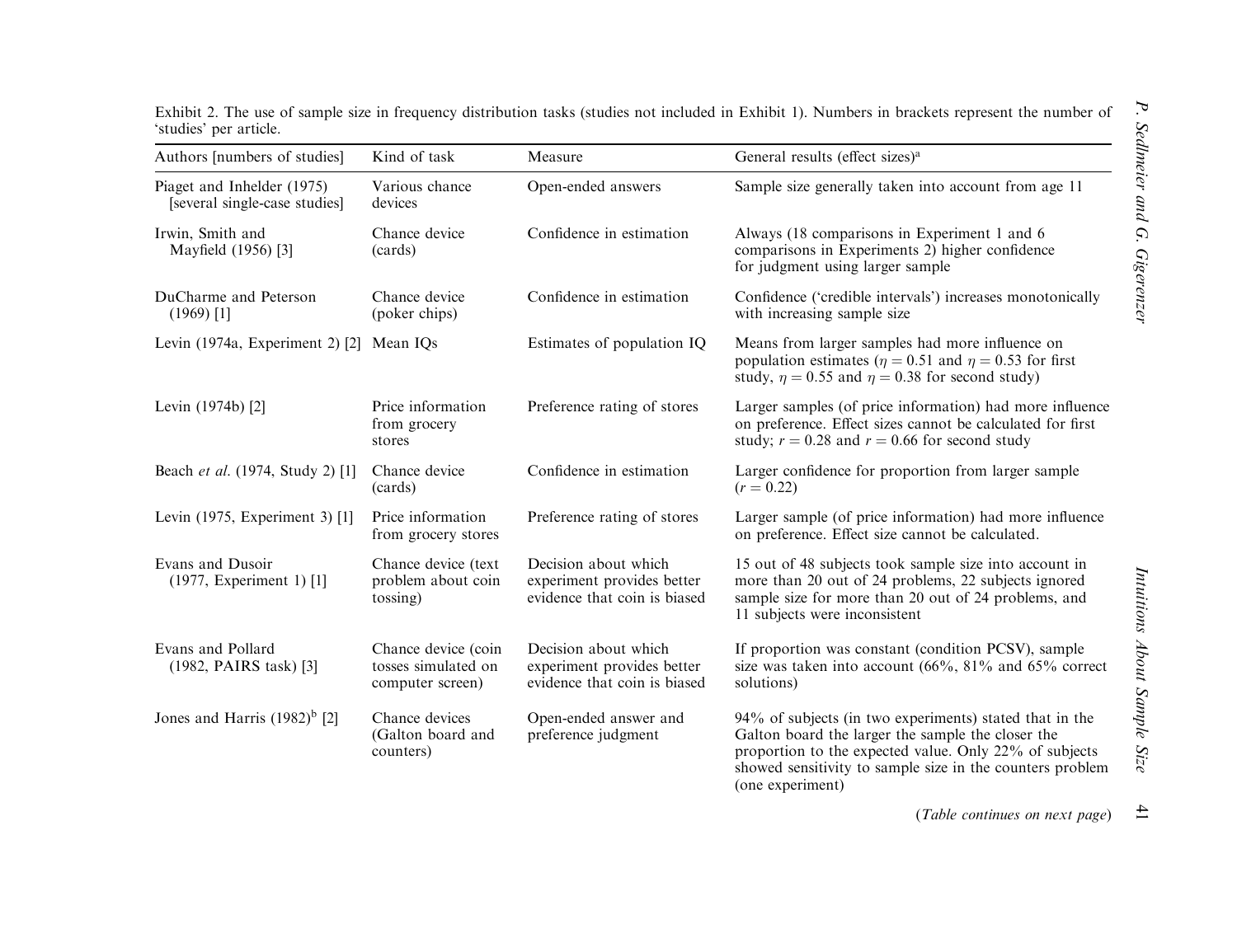Exhibit 2. Continued.

| Authors [numbers of studies]                    | Kind of task                                                                    | Measure                                                                                            | General results (effect sizes) <sup>a</sup>                                                                                                                                                                                                                                                                                                                                                                                     |
|-------------------------------------------------|---------------------------------------------------------------------------------|----------------------------------------------------------------------------------------------------|---------------------------------------------------------------------------------------------------------------------------------------------------------------------------------------------------------------------------------------------------------------------------------------------------------------------------------------------------------------------------------------------------------------------------------|
| Jepson, Krantz and Nisbett<br>$(1983)$ [2]      | Various text<br>problems                                                        | Open-ended answers                                                                                 | In Study 1, only problems 4 and 5 met criteria (32% of<br>subjects took sample size into account in these two<br>problems, on average). In Study 2, sample size was taken<br>into account in 82% of solutions for 'probabilistic'<br>problems (four out of five problems met criteria) and in<br>57% of solutions for 'objective' problems (one out of five<br>met criteria; none of the 'subjective' problems met<br>criteria) |
| Nisbett et al. (1983,<br>Study 1) [1]           | Various text<br>problems                                                        | Estimated proportion of a<br>property in population<br>based on samples (three<br>different sizes) | Sample size had largest effects with 'heterogeneous'<br>properties ( $r = 0.23$ for 'shreeble color' and $r = 0.52$<br>for 'Barratos obesity') and least with 'homogeneous'<br>properties (ceiling effect)                                                                                                                                                                                                                      |
| Study $4$ [1]                                   | Various text<br>problems                                                        | Choice of five explanations<br>(only one referred to<br>sample size)                               | 56% and 59% of experienced subjects chose 'sample size'<br>explanation, compared to 35% and 29% of inexperienced<br>subjects (expected by chance: $20\%$ )                                                                                                                                                                                                                                                                      |
| Evans and Pollard<br>$(1985, Experiment 1)$ [1] | Mean IQ (inform-<br>ation displayed as<br>blocks of numbers)                    | Judgment of odds that mean<br>of sample IQ is above or<br>below 100                                | Sample size influenced odds judgments ( $r = 0.52$ )                                                                                                                                                                                                                                                                                                                                                                            |
| Experiment 2 [1]                                | Mean IQ<br><i>(information)</i><br>displayed as bar<br>graphs)                  | Judgment of odds that mean<br>of sample IQ is above or<br>below 100                                | Sample size did not influence odds judgments                                                                                                                                                                                                                                                                                                                                                                                    |
| Experiment 3b [1]                               | Mean IQ<br>(information<br>displayed as blocks<br>of numbers and<br>bar graphs) | Judgment of odds that mean<br>of sample IQ is above or<br>below 100                                | Sample sizes influenced odds judgments (overall $r = 0.5$ )                                                                                                                                                                                                                                                                                                                                                                     |
| Kunda and Nisbett<br>(1986a, Study 1) [1]       | Text problems<br>(course evaluations)                                           | Prediction of which of two<br>courses will get better<br>evaluation                                | Larger sample leads to higher confidence<br>(probability estimate) in prediction (average $q = 0.95$ ) <sup>c</sup>                                                                                                                                                                                                                                                                                                             |
| Study $2$ [1]                                   | Text problems<br>(attributes of people)                                         | Prediction of which of two<br>people will get higher ranking<br>on various attributes              | Larger sample leads to slightly higher confidence<br>(probability estimate) in prediction (average $q = 0.08$ )                                                                                                                                                                                                                                                                                                                 |

Vol. 10, Iss. No.

 $42$ 

 $\overline{\phantom{0}}$ (Table continues on next page)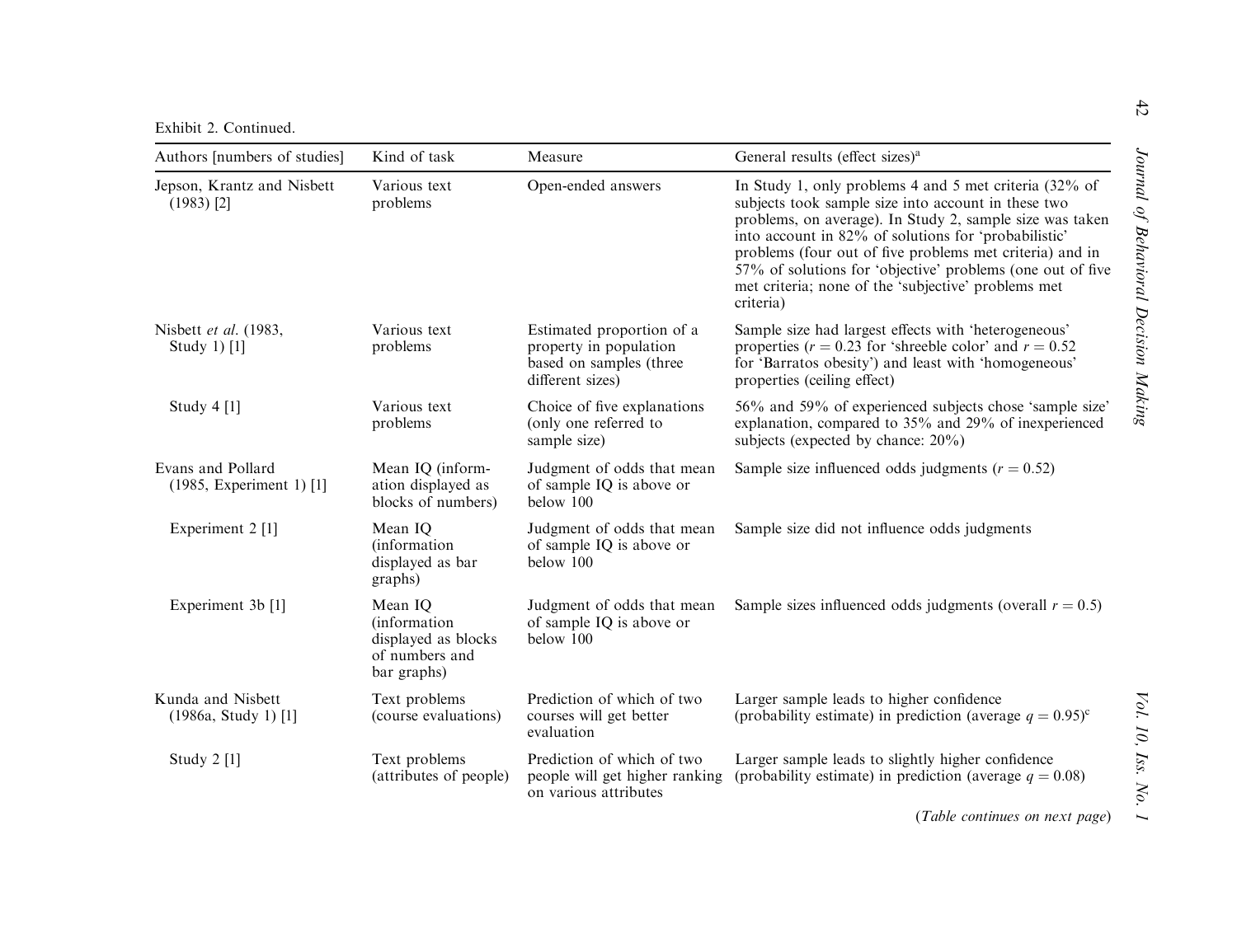| Study $4$ [2]                             | Text problems<br>(abilities, traits) | Prediction of which of two<br>people will get higher ranking<br>on various abilities or traits                                                       | Larger sample leads to higher confidence (probability<br>estimate) in prediction (laypeople: $q = 0.42$ and $q = 0.31$ ;<br>psychologists: $q = 0.55$ and $q = 0.19$ for abilities<br>and traits, respectively)                                                                                                                                               |
|-------------------------------------------|--------------------------------------|------------------------------------------------------------------------------------------------------------------------------------------------------|---------------------------------------------------------------------------------------------------------------------------------------------------------------------------------------------------------------------------------------------------------------------------------------------------------------------------------------------------------------|
| Study $6$ [1]                             | Text problems<br>(abilities, traits) | Prediction of which of two<br>people will get higher ranking<br>on various abilities or traits<br>(within-subjects design)                           | Larger sample leads to higher confidence (probability<br>estimate) in prediction ( $q = 0.69$ and $q = 0.81$ for abilities<br>and traits, respectively)                                                                                                                                                                                                       |
| Kunda and Nisbett<br>(1986b, Study 1) [1] | Text problems<br>(abilities, traits) | Prediction of which of two<br>people will get higher ranking<br>on various abilities or traits<br>(both between- and within-<br>subjects conditions) | Presence of larger sample mostly leads to higher confidence<br>(probability estimate) in prediction (within-subjects<br>condition: $q = 0.59$ and $q = 0.26$ ; $q = 0.74$ and $q = 0.14$ ;<br>$q = -0.07$ and $q = -0.1$ ; between-subjects condition:<br>$q = 0.42$ and $q = 0.23$ ; $q = 0.61$ and $q = 0.12$ ; $q = -0.08$<br>and $q = -0.13$ <sup>d</sup> |
| Study 2 [1]                               | Text problems<br>(abilities, traits) | Prediction of which of two<br>people will get higher<br>ranking on various abilities<br>or traits (within-subjects)<br>design)                       | Presence of larger sample mostly leads to higher<br>confidence (probability estimate) in prediction ( $q = 0.46$ )<br>and $q = 0.68$ ; $q = 0.74$ and $q = 0.41$ ; $q = -0.24$ and<br>$q = -0.02$                                                                                                                                                             |
| Koslowski et al. (1989) [3]               | Text problems<br>(stories)           | Rating of likelihood of causal<br>relationship between an<br>'effect' and a 'target factor'                                                          | College students took sample size into account both<br>when a 'target factor' covaried with an 'effect' and<br>when it did not; 6th and 9th graders did so only in the<br>latter case                                                                                                                                                                         |
| Sanitioso and Kunda<br>$(1991)$ [2]       | Text problems<br>(sports)            | Prediction of which of two<br>people will get higher scores<br>in athletic competition                                                               | Larger sample leads to higher confidence (probability<br>estimate) in prediction ( $r = 0.46$ in Study 1 and<br>$r = 0.4$ in Study 2)                                                                                                                                                                                                                         |

*Note*. The criteria for the selection of studies are explained in the text and footnote 3.

<sup>a</sup>We calculated the effect sizes r,  $\eta$  and q (Cohen, 1988; Rosenthal and Rosnow, 1991) when sufficient information was available.

<sup>b</sup>The choice tasks in this article have already been discussed.

<sup>c</sup>Kunda and Nisbett (1986a,b) transformed subjects' probability estimates into correlations. The *q*'s reported here express the differences between the Fisher z transformed correlations (taken from Kunda and Nisbett's 1986a,b figures) of the large (total-to-total) and the small (item-to-item) samples.

<sup>d</sup>The 'item-to-item' condition was compared with the 'total-to-total', 'total-to-item', and 'item-to-total' conditions for abilities and traits in each case.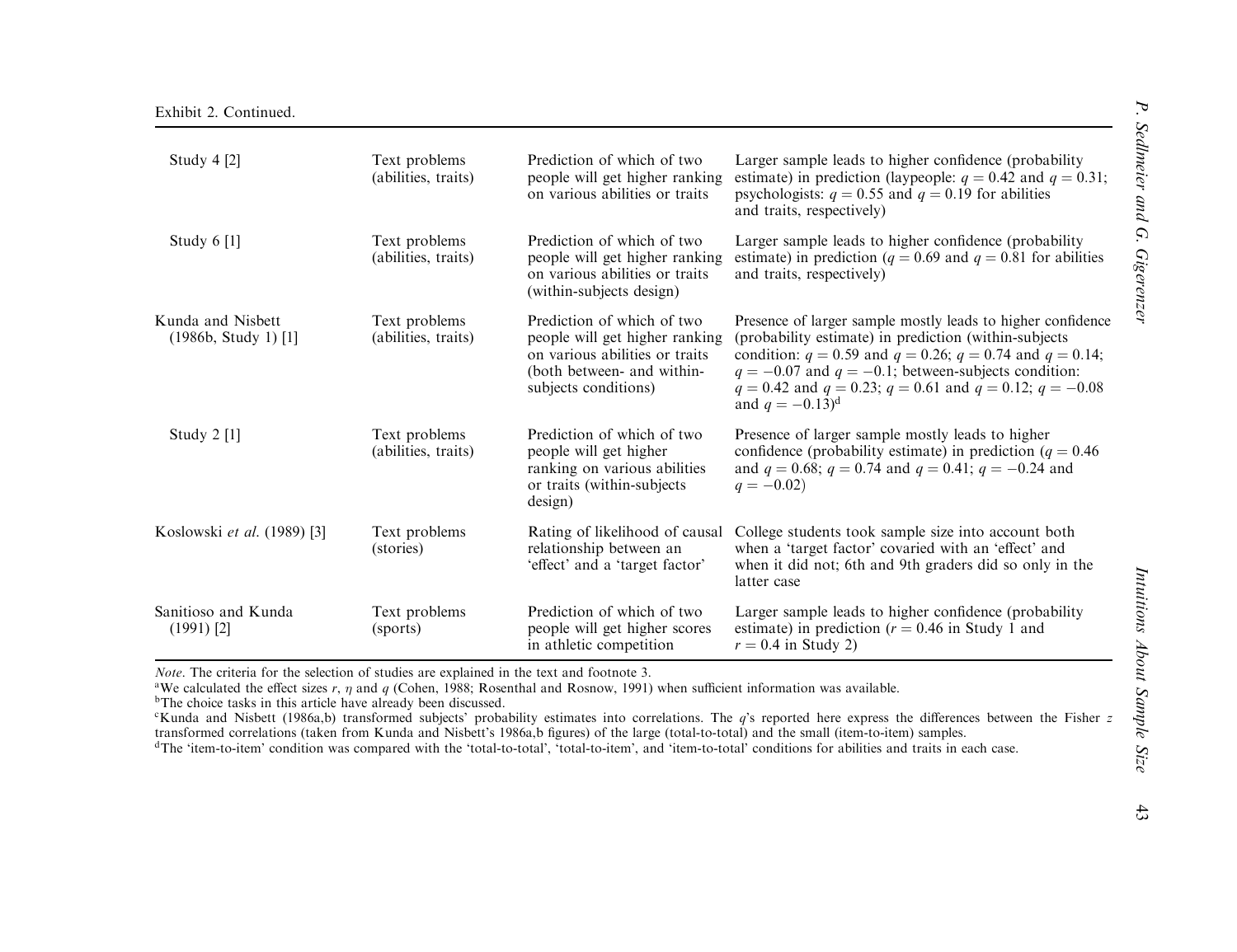typical study relates to the difference in confidence estimates for small and large samples, whereas in Exhibit 1 it relates to the percentage of participants choosing one out of three possible answers. Thus, in Exhibit 1, 33% is the expected result by chance (e.g. if participants choose randomly among the three alternatives), which would correspond to an effect size of zero. As mentioned earlier, the median percentage in the studies using a sampling distribution task was exactly 33% (Exhibit 1). Therefore the medium- to large-sized effects in Exhibit 2 are consistent with the pattern for frequency distribution tasks (as opposed to the sampling distribution tasks) shown in Exhibit 1. People seem to apply the empirical law of large numbers not only to frequency distribution tasks that are directly comparable to sampling distribution tasks but also to frequency distribution tasks with a wide range of dependent variables.

### Constructing distributions

We will now use the distinction between frequency and sampling distributions to suggest what participants do when they are asked to construct sampling distributions. The empirical law of large numbers by itself is not sufficient to explain how sample size affects the variance of sampling distribution. Therefore, intuitions about sample size as expressed by the empirical law of large numbers cannot help in constructing sampling distributions.

Two major results have been obtained in construction tasks to date (Fischhoff, Slovic, and Lichtenstein, 1979; Kahneman and Tversky, 1972; Olson, 1976; Teigen, 1974a): (1) sampling distributions did not vary with sample size, and (2) they were flatter than what would be expected for even the smallest sample size.<sup>4</sup> We propose a tentative explanation for these two results: participants construct *frequency distributions* when asked to construct sampling distributions. This proposal can account for both results.

Does the variance of a frequency distribution change systematically with sample size? The sample variance  $s<sup>2</sup>$  is an unbiased estimator of the population variance. That is, its expected value is equal to the value of the population variance, irrespective of sample size (e.g. Huntsberger and Billingsley, 1973, p. 138). With a sample of any size, the best estimate of the population variance  $\sigma^2$  is  $s^2$ . Thus if participants construct frequency distributions, the distributions should not vary with sample size  $\overline{\phantom{a}}$ the first result. A frequency distribution, in addition, can always be expected to be flatter than a corresponding sampling distribution for  $n > 1$ . Therefore, if participants construct frequency distributions, these distributions should be flatter than sampling distributions even for small sample  $sizes$   $-$  the second result.

This tentative explanation is supported by three pieces of further evidence. First, participants can construct realistic frequency distributions. Teigen (1974b) reported that the distributions participants constructed for the heights of male and female students were close to the actual (population) distributions (after probabilities and frequencies were normalized to add up to 100%). Second, participants tend to recall sampling distribution tasks as frequency distribution tasks. Well, Pollatsek, and Boyce (1990, Experiment 4) had their participants recall the contents of a sampling distribution task and found that 11 of 21 participants who failed on the sampling distribution task recalled the task as a frequency distribution task and only 3 participants recalled it as a sampling distribution task. Third, participants tend to construct identical distributions when asked to construct frequency or sampling

<sup>&</sup>lt;sup>4</sup> We could only find one study in which participants showed sensitivity to sample size in constructing subjective distributions. Peterson, DuCharme, and Edwards (1968) studied conservatism in probability revision. In Experiment 1, participants had to construct subjective binomial sampling distributions for various levels of p and sample size  $(n = 3, 5, \text{ and } 8)$ . In contrast to other construction studies, which provide information in the form of texts, the authors used poker chips to represent the binomial probabilities.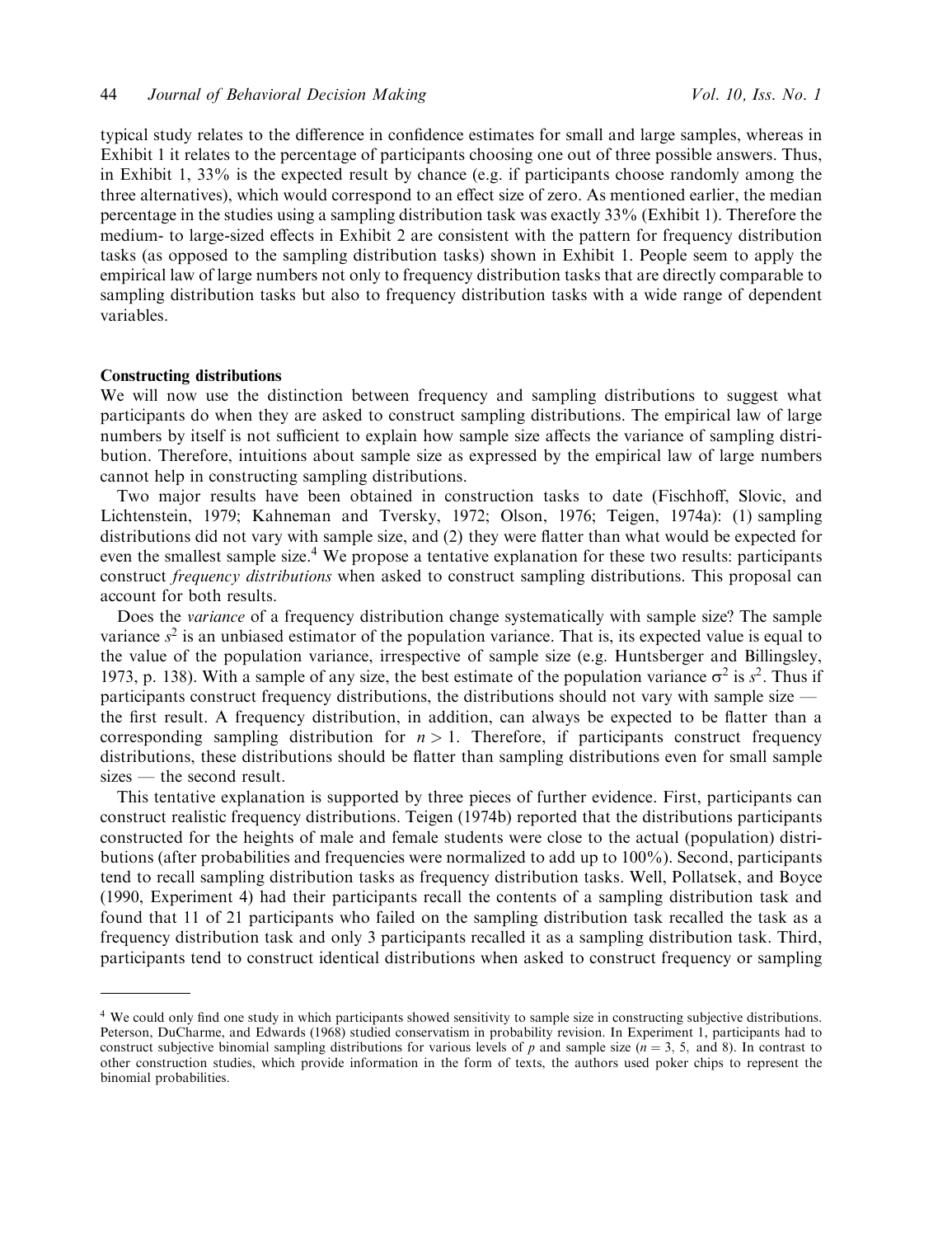distributions. The present account implies (as has been demonstrated in previous research) that participants' sampling distributions do not vary with sample size and, more interestingly, that their sampling distributions should be indistinguishable from their frequency distributions. Sedlmeier (1994, Study 2) extended Kahneman and Tversky's (1972) study on sampling distributions of the heights of Israeli soldiers. In Sedlmeier's study, participants were asked to construct both sampling and frequency distributions of different-size samples. One group of participants  $(N = 55)$  constructed sampling distributions of the height of Israeli soldiers for sample sizes of 20 and 200 (similar to previous research). A second group of participants ( $N = 56$ ) constructed frequency distributions of these heights for sample sizes of 20 and 200. If participants construct frequency distributions when asked to construct sampling distributions, then the distributions they constructed should be the same in all four conditions. Comparison of the distributions constructed for sample sizes of 20 and 200 showed that for each height category, the median difference between the two sample-size conditions  $(n = 20$  and  $n = 200)$  was zero, similar to what has been found in earlier studies. The new result was that this held both for sampling distributions (where it should not) and for frequency distributions (where it should). The median distributions in the four conditions were virtually identical. This result is consistent with our argument that participants construct frequency distributions when asked to construct sampling distributions: (1) participants' sampling distributions are indistinguishable from their frequency distributions and (2) their sampling distributions show the frequency-distribution characteristic of being independent of sample size.

### DISCUSSION

Why did one group of studies report that people take sample size into account when they should, while another group reported that people ignored sample size? We proposed the hypothesis that human intuition conforms to the empirical law of large numbers and distinguished between two kinds of tasks  $\overline{\phantom{a}}$  one for which this intuition is sufficient (frequency distributions) and one for which it is not (sampling distributions).<sup>5</sup> A review of the literature showed that this distinction can explain a substantial part of the apparently inconsistent results. Specifically, the evidence showed that (1) frequency distribution problems that are directly comparable to sampling distribution problems elicit substantially higher percentages of participants who take sample size into account, with almost no overlap between the distributions of percentages; and (2) frequency distribution problems not directly comparable to sampling distribution problems result in participants' generally taking sample size into account. We also proposed, tentatively, what participants do if they have to construct sampling distributions: they construct frequency distributions.

We do not mean to imply that there are no factors aside from the distinction between frequency and sampling distribution tasks that influence the use of sample size. For choice tasks, for instance, several such factors have been reported, including 'hands-on' experience with a simple Galton board (Jones and Harris, 1982), different ratios of sample size (Murray *et al.*, 1987), extreme 'cut-off' percentages (Bar-Hillel, 1979, 1982; Evans and Dusoir, 1977), and the part of the distribution to which the question refers (e.g. Kahneman and Tversky, 1972; Reagan, 1989). Comparatively high attention to sample size has been reported when the question posed to the participants referred to the center (as opposed to the tails) of the distribution (Well, Pollatsek, and Boyce, 1990), but this variant seems to have been studied

<sup>&</sup>lt;sup>5</sup> One might think that people try to solve a sampling distribution task by splitting it up into many frequency distribution problems (such as 365 frequency distribution problems — one for each day of the year — in the post office problem), but this is not what people commonly do. After all, the intuition behind the empirical law of large numbers applies to a single mean or proportion, and not to a distribution of means or proportions.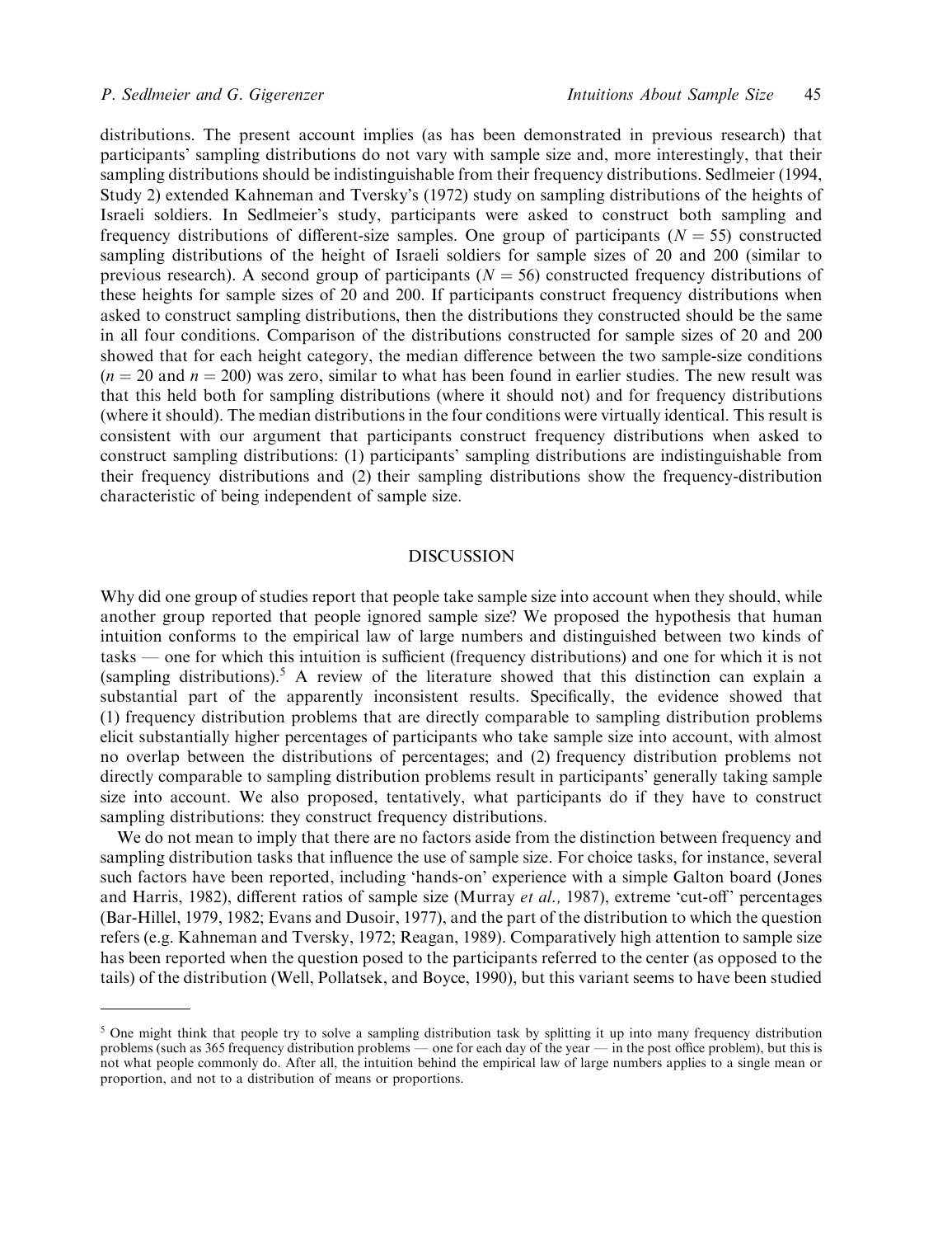only for sampling distribution tasks. There is some indication that population size can influence judgements about sample size (Evans and Bradshaw, 1986). For instance, Bar-Hillel (1979) proposed that it is not (absolute) sample size but relative sample size (relative to the population size) that people attend to, but her data only partially support this hypothesis (e.g. the results of her Problems 6 and 7 seem to be inconsistent).<sup>6</sup>

All in all, the distinction between frequency and sampling distributions  $\overline{\phantom{a}}$  a distinction which has received little attention so far — seems to be a powerful one in differentiating between tasks in which people do or do not take account of sample size. For the studies reviewed in Exhibit 1, we do not know of any other factor that can produce a similar clear separation.

The empirical law of large numbers reflects an intuition that people seem to apply to a variety of situations. Where does the intuitive quality of the empirical law of large numbers come from? Research on animal foraging might provide some hints. Bumble-bees, for example, have been noted to be highly sensitive to frequency distributions. Their behavior covaries with changing means and variances in distributions of nectar (Real, 1991). Birds also show sensitivity to means and variances of variables relevant to their survival (Real and Caraco, 1986). When choosing between several foraging alternatives (e.g. flowers of a certain type), it is evolutionarily adaptive to have computational rules (or `intuitions') about how to estimate the `gain' (mean) and the `risk' (variance) associated with a specific alternative. Although the literature on foraging documents that animals adapt to changes in frequency distributions, we know of no studies that focus on animals' use of sample size in sampling distributions.

Foraging is one important adaptive task in which intuitions about frequency distributions play a central role. But estimates of means and proportions are of more general importance in everyday life. For instance, many cultures value the knowledge of older men and women, presumably because they can draw on a larger sample of observations than younger people in making predictions about the behavior of nature and humans. So the intuition that estimates and predictions based on larger samples tend to be more accurate might just be the cumulative result of millennia of experience.

Why is the role of sample size in sampling distributions so hard to grasp? One consideration is that frequency distributions are involved in everyday problems of estimation and prediction, whereas the rule that the variability of a sampling distribution decreases with increasing sample size seems to have only few applications in ordinary life. In general, taking repeated samples and looking at the distribution of their means is rare in the everyday and only recent in scientific practice. For instance, the pioneers of systematic experimentation in the nineteenth century, such as the British agriculturist James F. W. Johnston and German physicist and mathematician Gustav Radicke, seemed to have no intuitions about the concept of a sampling distribution in making inferences about means (Gigerenzer  $et al., 1989, pp. 72, 130–132$ . In the twentieth century, sampling distributions have played a key role

<sup>&</sup>lt;sup>6</sup> One reviewer suggested that sampling distribution tasks are less often solved than frequency distribution tasks because they are more difficult to understand. One of us (Sedlmeier, unpublished data) tested this conjecture by making participants' task as clear as possible, using a visual demonstration of the task on a computer screen. Participants who had to solve frequency distribution tasks saw on a computer screen how samples of a particular size (e.g. the number of births on one day in a hospital) were drawn and how the proportion/mean for a sample was calculated (e.g. the birth rate for boys in hospital for one specific day). Participants who had to solve sampling distribution tasks watched the same demonstrations and, in addition, were shown how several proportions/means were placed as points in a corresponding sampling distribution. Only one sample size was used for the demonstrations. After the demonstrations, participants were prompted to ask when they found it difficult to understand the tasks; none indicated such a difficulty. One group of participants saw demonstrations for three sampling distribution tasks from Kahneman and Tversky (1972; `maternity-ward', `word-length', and `height' tasks) and afterwards performed these tasks; and another group saw demonstrations for three corresponding frequency distribution tasks and afterwards performed those. The result was that 39% of the sampling distribution tasks and  $\frac{73\%}{6}$  of the frequency distribution tasks were solved  $(n = 11 \text{ in } 11)$ each group). This difference is consistent with those reported in this paper, despite an effort to eliminate potential misunderstandings of 'what the task is' in sampling distribution tasks. Thus, there was no evidence that mere lack of understanding can explain the difference between sampling and frequency problems.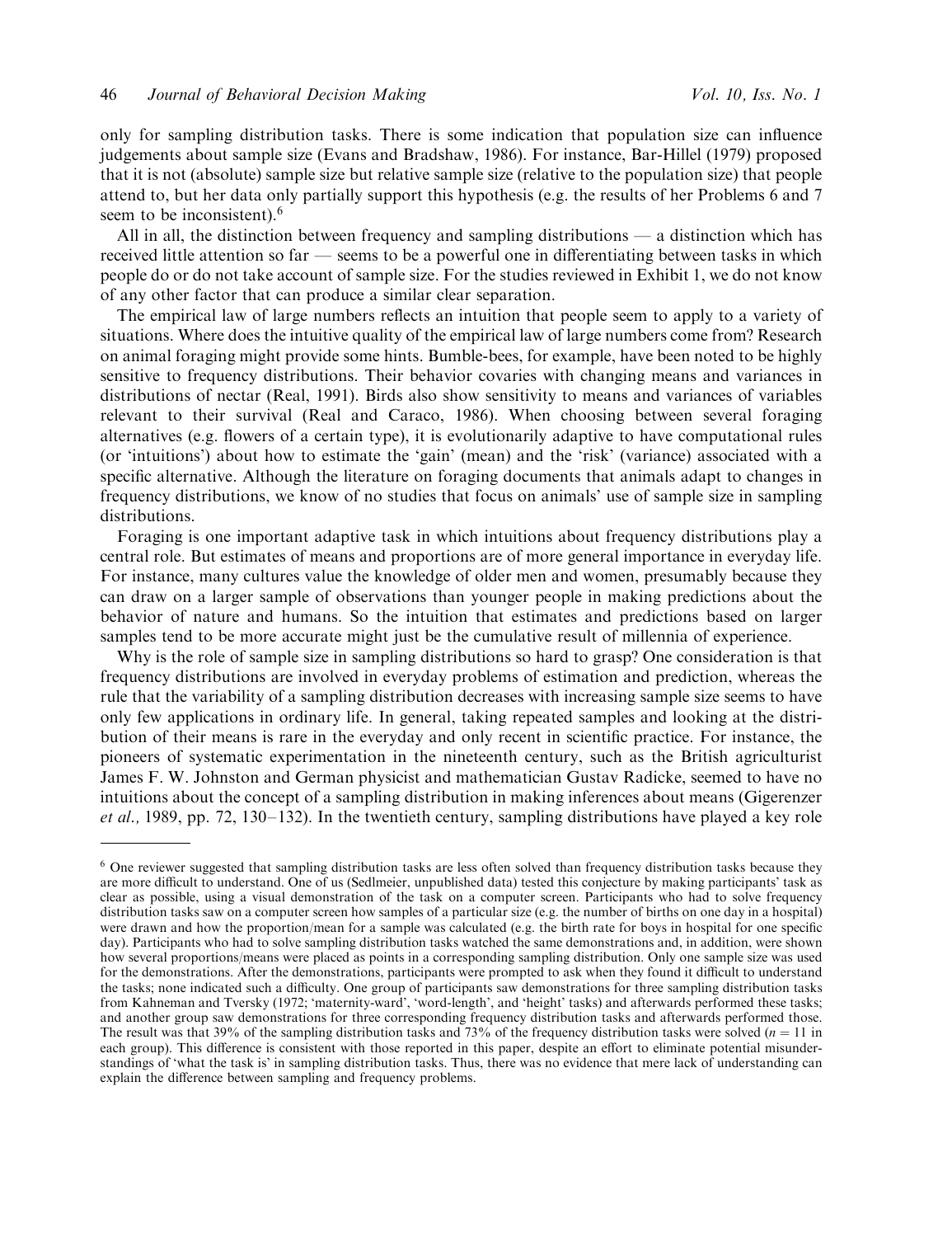in theories of hypothesis testing, but the role of sample size in sampling distributions still seems to be poorly understood by many contemporary researchers. For example, the power of significance tests (which depends on sample size) is widely ignored and (possibly, as a result) low in many experiments (Oakes, 1986; Sedlmeier and Gigerenzer, 1989; Tversky and Kahneman, 1971). Even in statistics proper, where the theoretical concept of repeated sampling from the same population (proposed by Jerzy Neyman and Egon S. Pearson, among others) is widely used, doubt has been expressed about its relevance to actual scientific practice. Ronald A. Fisher (1956), for instance, did not believe in the reality of repeated sampling in science and ridiculed this conception as having stemmed from `the fantasy of circles  $[i.e.,$  mathematicians] rather remote from scientific research' (p. 100).

Thus with the exception of statisticians and their kin, humans may have experienced little selective pressure to develop intuitions about the impact of sample size on the variance of sampling distributions. The empirical law of large numbers, in contrast, seems to be an intuition sufficient for understanding the role of sample size in everyday life. We may conclude that Jacob Bernoulli was correct in asserting that humans possess an `instinct of nature' that attends to sample-size information. The psychological literature reviewed here suggests that this instinct is akin to the empirical law of large numbers.

### APPENDIX

This appendix clarifies what the law of large numbers is, why it does not apply to the psychological research on sample size, and which mathematical results do apply.

#### What is the law of large numbers?

Simeon Denis Poisson (1837) was the first to introduce the term 'law of large numbers' for Bernoulli's theorem, which had been published posthumously in Ars Conjectandi (1713). In modern notation, Bernoulli's version of the theorem can be stated as follows (Stigler, 1986, p. 66). Suppose an experiment with two possible outcomes is to be repeated many times. If  $p$  is the probability of success in any single experiment, and if non-negative numbers  $\varepsilon$  and  $c$  are specified, then the number of trials  $n$  can be determined such that the number of *observed* successes  $m$  in  $n$  trials satisfies

$$
P\left(|\frac{m}{n}-p| \leq \varepsilon\right) > cP\left(|\frac{m}{n}-p| > \varepsilon\right). \tag{A1}
$$

The setup described above is known today as a 'Bernoulli process'. Bernoulli himself used an urn model with r 'fertile' and s 'sterile' equally likely cases so that  $p = r/(r + s)$ . He set  $\varepsilon$  equal to  $1/(r + s)$ and proposed making  $c$  large enough to ensure 'moral certainty'. Bernoulli calculated the number of trials required for the case in which  $r = 30$  and  $s = 20$  and, because he had high standards of moral certainty, for  $c = 1000$ , 10,000, and 100,000 (Bernoulli, 1713, p. 238). For  $c = 1000$  — where the probability P of  $m/n$  falling within the interval [29/50, 31/50] is at least 1000 times larger than the probability of  $m/n$  falling outside of that interval  $-$  he calculated that he would need at least  $n = 25,550$  observations. This discouragingly large number might have been one reason for the abrupt conclusion of his Ars Conjectandi (Stigler, 1986, p. 77).

A first confusion abut the theorem stems from Bernoulli himself. The theorem assumes that  $p$  is known. However, Bernoulli also seems to have wanted to apply his theorem (illegitimately) to calculate the probability that the observed ratio  $m/n$  equalled an unknown p (Daston, 1988, p. 232; Pearson, 1925, p. 205).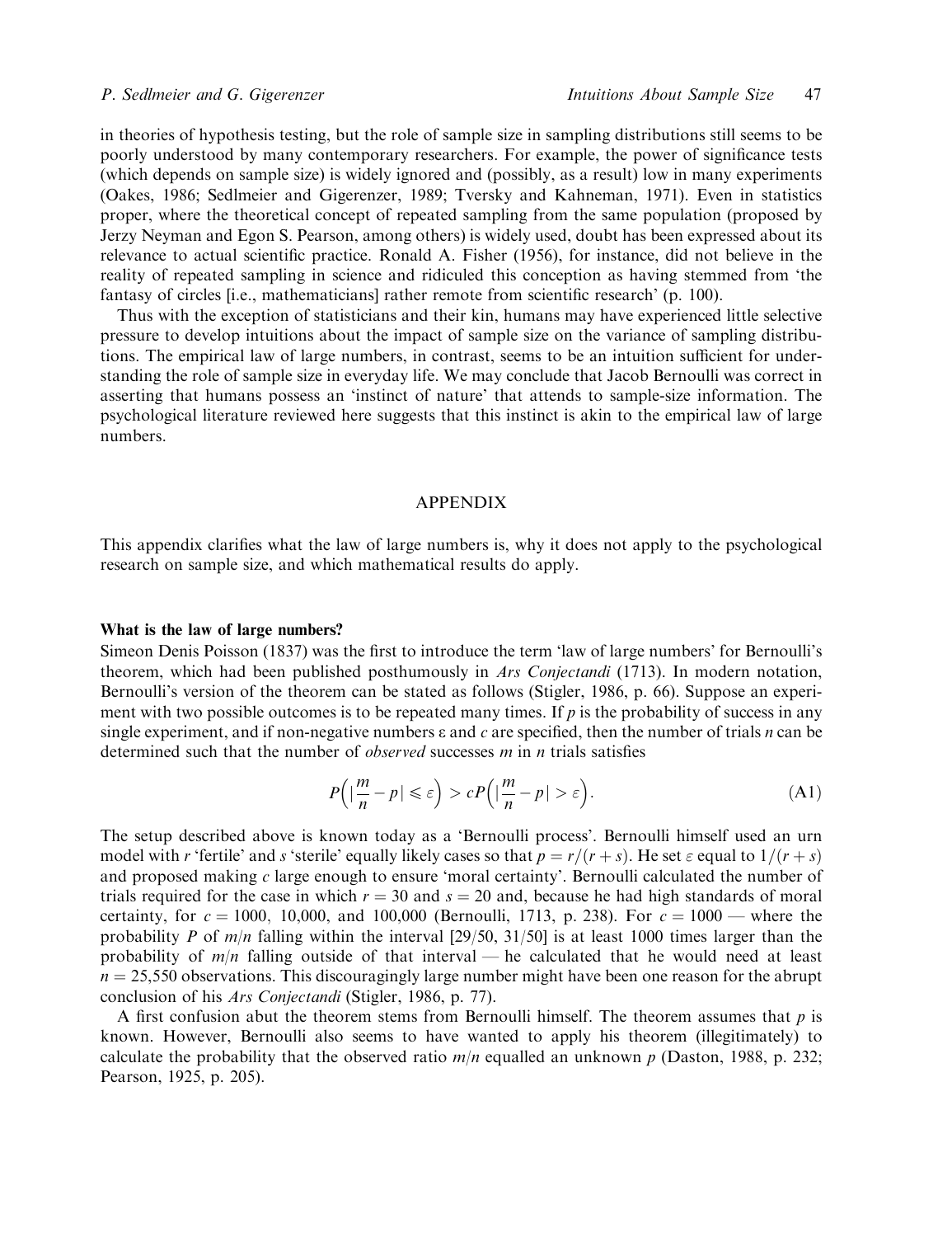#### 48 *Journal of Behavioral Decision Making* Vol. 10, Iss. No. 1

The modern reformulation of Bernoulli's theorem (e.g. Maistrov, 1974, p. 201) considers only the limiting case. In a more general form (which applies to means as well as proportions) going beyond Bernoulli processes, the law of large numbers can be stated as follows: Assume that the  $X_i(i = 1, 2, ...)$ are independently and identically distributed random variables, each having a finite mean  $E[X_i] = \mu$ . Then, as *n* becomes arbitrarily large, the probability that the deviation of the mean of the random variables  $X_i$  from their expected value  $\mu$  exceeds  $\varepsilon$  approaches 0. In formal terms (for a proof see Scheaffer, 1990, p. 282),

$$
\lim_{n \to \infty} P\left(|\frac{1}{n}\sum_{i=1}^{n}X_i - \mu| \geq \varepsilon\right) = 0. \tag{A2}
$$

Equation  $(A2)$  is a version of what is known as the 'weak law of large numbers'. The most general form of the weak law of large numbers was proven by the Russian mathematician Khintchine (Feller, 1957, p. 229). The *strong* law of large numbers is often taken as the theoretical basis for deriving probabilities from relative frequencies (Feller, 1957, pp. 189–190). For Bernoulli trials, where  $x_i$  is a  $0-1$  indicator variable, it can be written as

$$
P\left(\lim_{n\to\infty}1/n\sum_{i}^{n}x_{i}=p\right)=1
$$
\n(A3)

(Fine, 1973, p. 95). There are several versions of both the weak and strong law of large numbers (Révész, 1968). When we refer to the 'law of large numbers' hereafter, we refer to equation (A2).

#### Why does the law of large numbers not apply to psychological research on sample size?

The asymptotic feature (i.e.  $n \to \infty$ ) of the law of large numbers makes it an inappropriate model for determining how participants should solve tasks in which sample sizes are finite. As far as we know, all empirical studies on the 'law of large numbers' have used finite sample sizes. However, as we can see from the previous section, the (mathematical) law of large numbers cannot justify these claims nor can Bernoulli's formulation of the theorem, which although it can be used for finite samples, is designed for a different purpose. Bernoulli's theorem allows for the determination of a finite  $n$ , given  $c$ , but the calculation of *n* rests on the knowledge of *p*. This is not the question addressed in research on the 'law of large numbers', where *n* is always given,  $p$  is sometimes given, and the question typically relates to  $c$ .

If not the law of large numbers, what else could serve as a normative basis for determining when and why to consider sample sizes in judgements?

#### What mathematical results justify the impact of sample size?

There are three different mathematical results that provide partial justifications. The simplest result pertains to the variance of the sample mean. For a sequence of independently and identically distributed random variables  $X_i$  with finite variance  $\sigma^2$ , the variance of the mean  $\bar{X}$  (in a sample of size *n*) is  $\sigma^2/n$ . Thus the variance of the mean decreases with increasing  $n$  (hereafter, the term 'mean' is assumed to include 'proportion' as well). This consideration provides a first partial justification for the superiority of larger samples. However, it does not allow for specification of the distribution of the mean and, consequently, is mute as to how probable it is for  $\bar{X}$  to lie within a specified interval. The second result, Chebychev's inequality, provides information about the upper bound of the probability that the difference between mean and expectation is greater than or equal to an arbitrarily small number  $\varepsilon$ .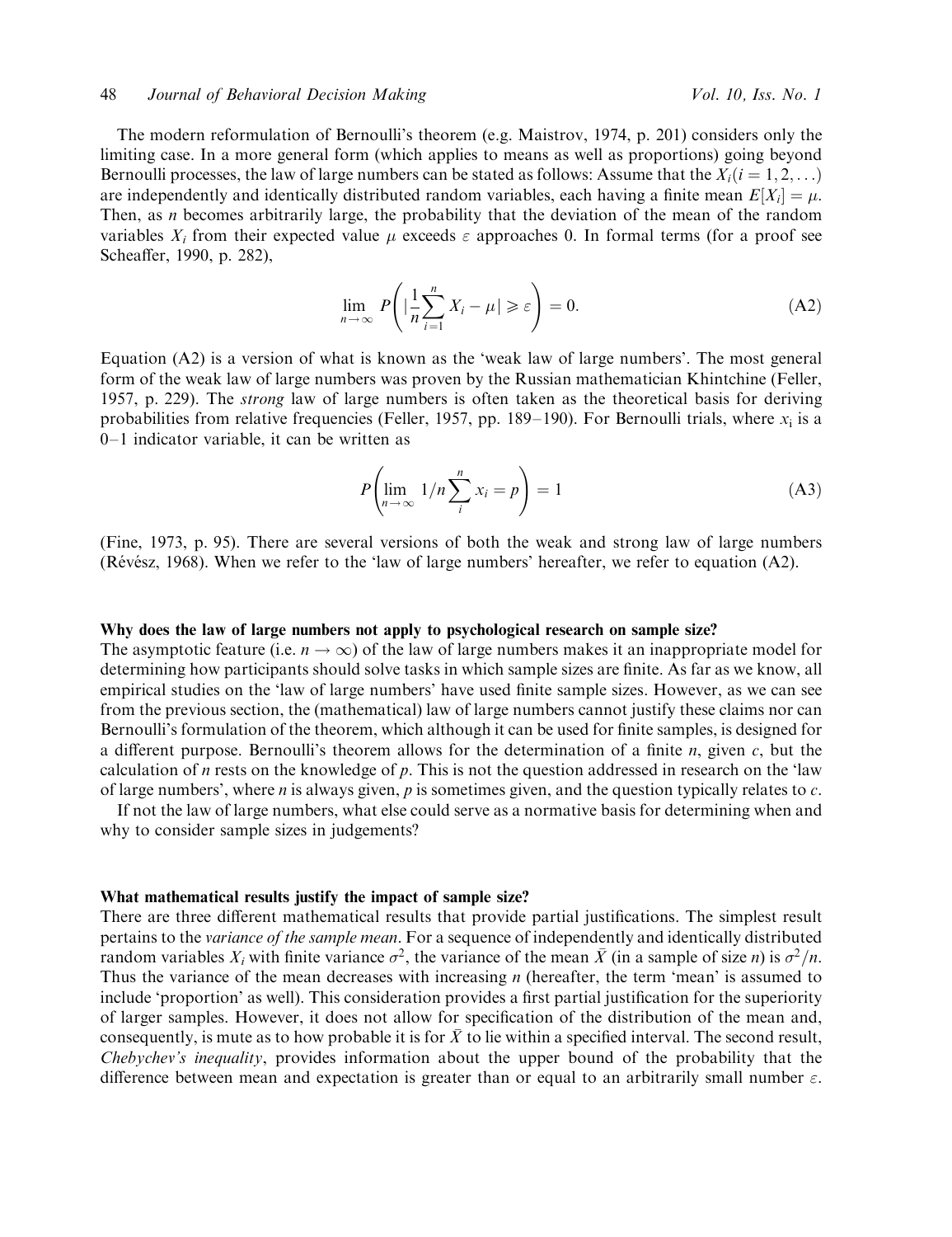Chebychev's inequality states that the probability of a deviation ( $\varepsilon$  or larger) of random variable X from its expectation  $\mu$  is less than or equal to the variance  $\sigma^2$  of X divided by the square of that deviation (e.g. Feller, 1957, p. 219). When Chebychev's inequality is applied to the mean  $\overline{X}$ , it yields

$$
p(|\bar{X} - \mu| \ge \varepsilon) \le \frac{\sigma^2}{n\varepsilon^2},\tag{A4}
$$

because the variance of  $\bar{X}$  is  $\sigma^2/n$ . Because the right-hand side of the inequality approaches 0 as n increases, the upper bound of the probability that the sample mean deviates from the population mean by at least  $\varepsilon$  decreases as *n* increases.

However, because Chebychev's inequality specifies only the upper bound, it is just a partial justification for the superiority of larger samples. Indeed, as Stigler (1980) discusses, under certain distributional assumptions, exceptions in which smaller samples give better estimates can be constructed.

Is there a stronger justification for why means of larger samples vary less around the true value? A third result that can be invoked is the *central limit theorem*, which states that for large  $n$ , the term  $(\bar{X} - \mu)/(\sigma/\sqrt{n})$  has approximately a standard normal distribution (e.g. Huntsberger & Billingsley, 1973, p. 131). Therefore, for large n,  $\bar{X}$  has (approximately) the normal distribution with mean  $\mu$  and variance  $\sigma^2/n$ . From the central limit theorem one can infer that the probability that  $\bar{X}$  is very close to the population parameter increases monotonically with  $n$ . Thus we have a third partial justification for the superiority of larger samples. If n is very large or the population distribution is normal, then the central limit theorem provides the strongest justification because it deals with probability estimates rather than crude upper bounds on these probabilities.

However, if  $n$  is small and the population distribution deviates markedly from a normal distribution, then the estimate provided by the central limit theorem may be poor, and the two previous results can provide a better justification.

These three results provide (partial) mathematical justification for the impact of sample-size information, whereas the law of large numbers does not.

# AUTHOR NOTE

This research was supported by a Feodor Lynen stipend from the Alexander von Humboldt Foundation and a Habilitationsstipendium from the Deutsche Forschungsgemeinschaft to the first author. We would like to thank Valerie Chase, Jonathan Evans, Dan Goldstein, Ralph Hertwig, Anita Todd, and two anonymous reviewers for their insightful remarks. Special thanks go to Berna Eden for her contribution and comments.

#### REFERENCES

Bar-Hillel, M. 'The role of sample size in sample evaluation', Organizational Behavior and Human Performance, 24 (1979), 245-257.

Bar-Hillel, M. 'Studies of representativeness', in Kahneman, D., Slovic, P., and Tversky, A. (eds), Judgment under Uncertainty: Heuristics and biases. Cambridge MA: Cambridge University Press, 1982.

Beach, L. R., Beach, B. H., Carter, W. B., and Barclay, S. 'Five studies of subjective equivalence', Organizational Behavior and Human Performance,  $12$  (1974),  $351-371$ .

Bernoulli, J. Ars conjectandi, Basilea: Thurnisius, 1713.

Cohen, J. Statistical Power Analysis for the Behavioral Sciences (2nd edn) Hillsdale, NJ: Erlbaum, 1988.

Daston, L. Classical Probability in the Enlightenment, Princeton, NJ: Princeton University Press, 1988.

DuCharme, W. M. and Peterson, C. R. `Proportion estimation as a function of proportion and sample size', Journal of Experimental Psychology, 81 (1969), 536-541.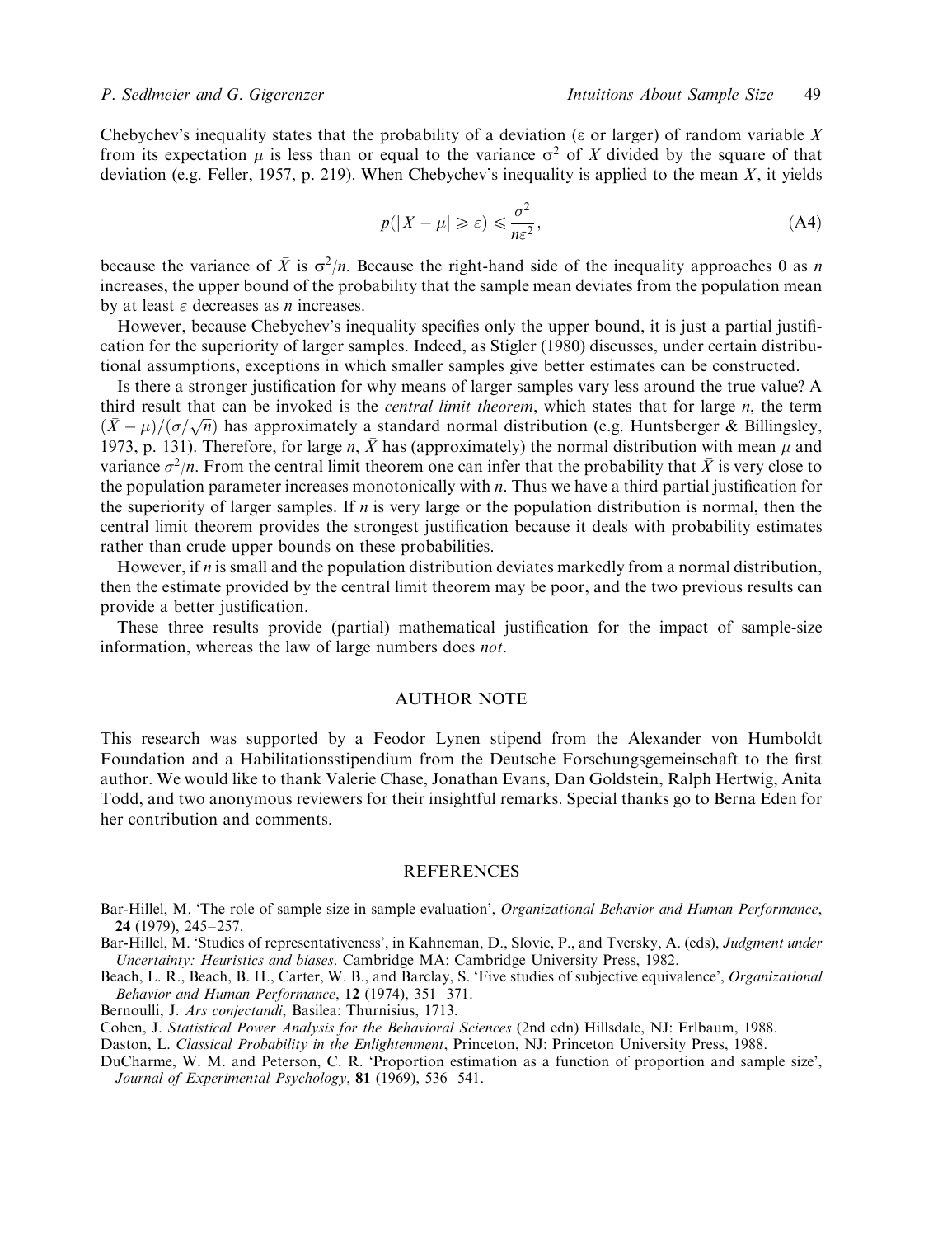- Evans, J. St B. T. and Bradshaw, H. `Estimating sample-size requirements in research design: A study of intuitive statistical judgment', Current Psychological Research & Reviews,  $5(1986), 10-19$ .
- Evans, J. St B. T. and Dusoir, A. E. `Proportionality and sample size as factors in intuitive statistical judgement', Acta Psychologica, 41 (1977), 129-137.
- Evans, J. St B. T. and Pollard, P. `Statistical judgement: A further test of the representatives construct', Acta Psychologica, 51 (1982), 91-103.
- Evans, J. St B. T. and Pollard, P. 'Intuitive statistical inferences about normally distributed data', Acta  $Psychological, 60 (1985), 57–71.$

Feller, W. An Introduction to Probability Theory and its Applications. Vol 1 (2nd edn), New York: Wiley, 1957

Fine, T. L. Theories of Probability: An examination of foundations, New York: Academic Press, 1973.

- Fischhoff, B., Slovic, P. and Lichtenstein, S. 'Subjective sensitivity analysis', Organizational Behavior and Human Performance, 23 (1979), 339-359.
- Fisher, R. A. Statistical Methods and Scientific Inference, Edinburgh: Oliver and Boyd, 1956.
- Freedman, D., Pisani, R., Purves, R. and Adhikari, A. Statistics (2nd edn), New York: Norton, 1991.
- Freudenthal, H. 'The "empirical law of large numbers" or "the stability of frequencies"', Educational Studies in Mathematics, 4 (1972), 484-490.
- Gigerenzer, G., Swijtink, Z., Porter, T., Daston, L., Beatty, J. and Krüger, L. The Empire of Chance: How probability changed science and everyday life, Cambridge: Cambridge University Press, 1989.
- Huntsberger, D. V. and Billingsley, P. *Elements of Statistical Inference* (3rd edn), Boston: Allyn and Bacon, 1973.
- Irwin, F. W., Smith, W. A. S. and Mayfield, J. F. 'Tests of two theories of decision in an "expanded judgments" situation', Journal of Experimental Psychology  $51$  (1956), 261-268.
- Jepson, C., Krantz, D. H. and Nisbett, R. E. 'Inductive reasoning: Competence or skill?' The Behavioral and Brain Sciences, 3 (1983), 494-501.
- Jones, C. J. and Harris, P. L. `Insight into the law of large numbers: A comparison of Piagetian and judgment theory', Quarterly Journal of Experimental Psychology, 34A (1982), 479-488.
- Kahneman, D. and Tversky, A. 'Subjective probability: a judgment of representativeness', Cognitive Psychology, 3 (1972), 430-454.
- Kahneman, D. and Tversky, A. 'On the study of statistical intuitions', *Cognition*, 11 (1982), 123–141.
- Koslowski, B., Okagaki, L., Lorenz, C and Umbach, D. `When covariation is not enough: The role of causal mechanism, sampling method, and sample size in causal reasoning', Child Development, 60 (1989), 1316±1327.
- Kunda, Z. and Nisbett, R. E. 'The psychometrics of everyday life', *Cognitive Psychology*, **18** (1986a), 195–224.
- Kunda, Z. and Nisbett, R. E. 'Prediction and the partial understanding of the law of large numbers', *Journal of* Experimental Social Psychology, 22 (1986b), 339-354.
- Levin, I. P. 'Averaging processes and intuitive statistical judgments', Organizational Behaviour and Human Performance, 12 (1974a), 83-91.
- Levin, I. P. 'Averaging processes in ratings and choices based on numerical information', Memory & Cognition, 2 (1974b),  $786-790$ .
- Levin. I. P. 'Information integration in numerical judgments and decision processes', Journal of Experimental *Psychology: General*,  $104$  (1975),  $39-53$ .
- Maistrov, L. E. Probability Theory: a historical sketch. New York: Academic Press, 1974.
- Murray, J., Iding, M., Farris, H. and Revlin, R. 'Sample-size salience and statistical inference', Bulletin of the Psychonomic Society,  $25$  (1987), 367-369.
- Nisbett, R. E. (ed.) Rules for Reasoning, Hillsdale, NJ: Erlbaum, 1993.
- Nisbett, R. E., Krantz, D. H., Jepson, C. and Kunda Z. `The use of statistical heuristics in everyday inductive reasoning', Psychological Review, 90 (1983), 339-363.
- Oakes, M. Statistical Inference: A commentary for the social and behavioral sciences, New York: Wiley, 1986.
- Olson, C. L. `Some apparent violations of the representativeness heuristic in human judgment', Journal of Experimental Psychology: Human Perception and Performance,  $2(1976)$ , 599–608.
- Pearson, K. 'James Bernoulli's theorem', *Biometrika*, 17 (1925), 14–210.
- Peterson, C. R. and Beach, L. R. `Man as an intuitive statistician', *Psychological Bulletin*, 68 (1967), 29–46.
- Peterson, C. R., DuCharme, W. M. and Edwards, W. `Sampling distributions and probability revisions', Journal of Experimental Psychology,  $76$  (1968), 236-243.
- Piaget, J. and Inhelder, B. The Origin of the Idea of Chance in Children (L. Leake, Jr, P. Burrel and H. D. Fishbein, trans.), New York: Norton, 1975 (original work published 1951).
- Poisson, S. D. Recherches sur la probabilité des jugements en matière criminelle et en matière civile, précédé des règles générales du calcul des probabilités, Paris: Bachelier, 1837.